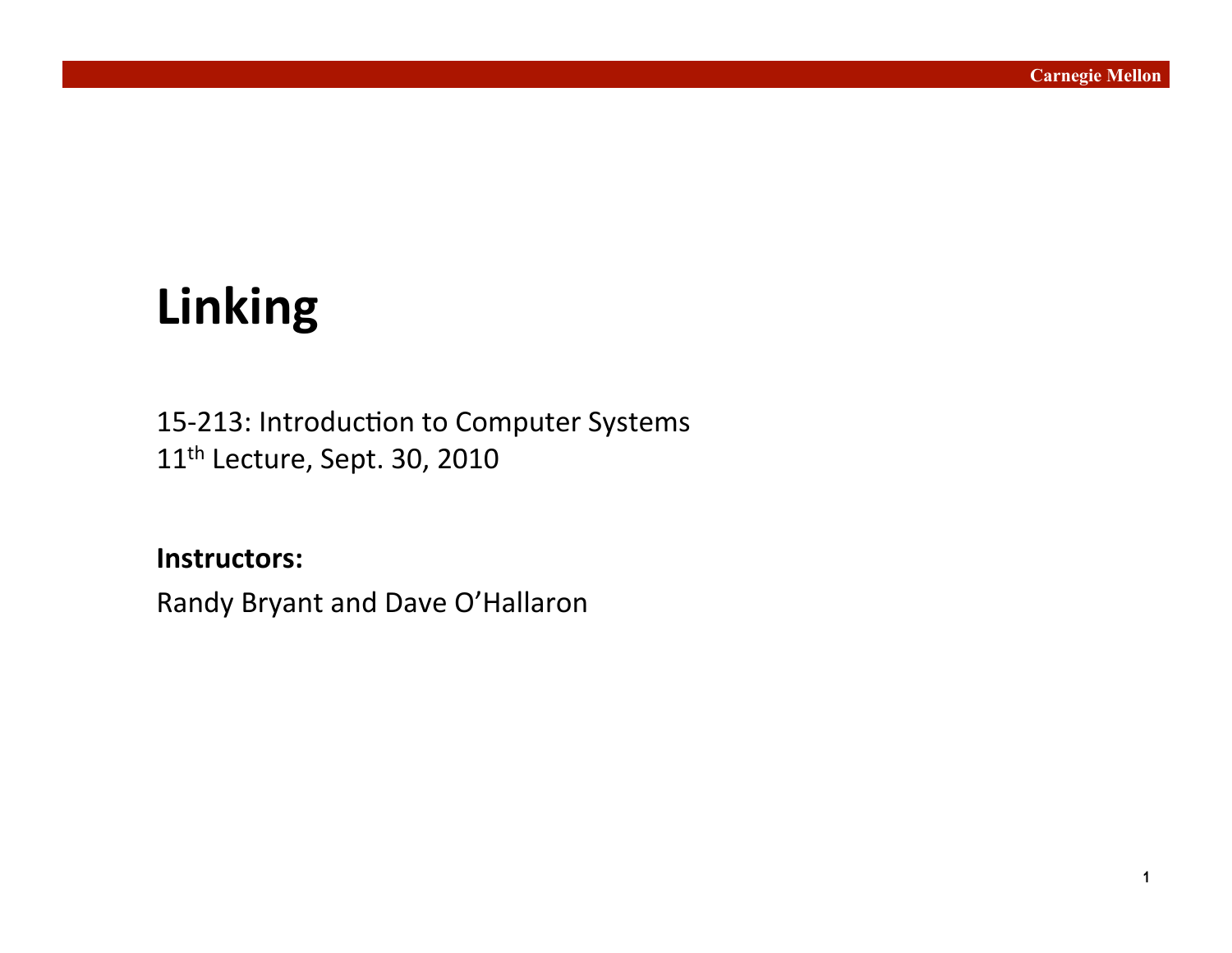# **Today&**

### **Linking**

**E** Case study: Library interpositioning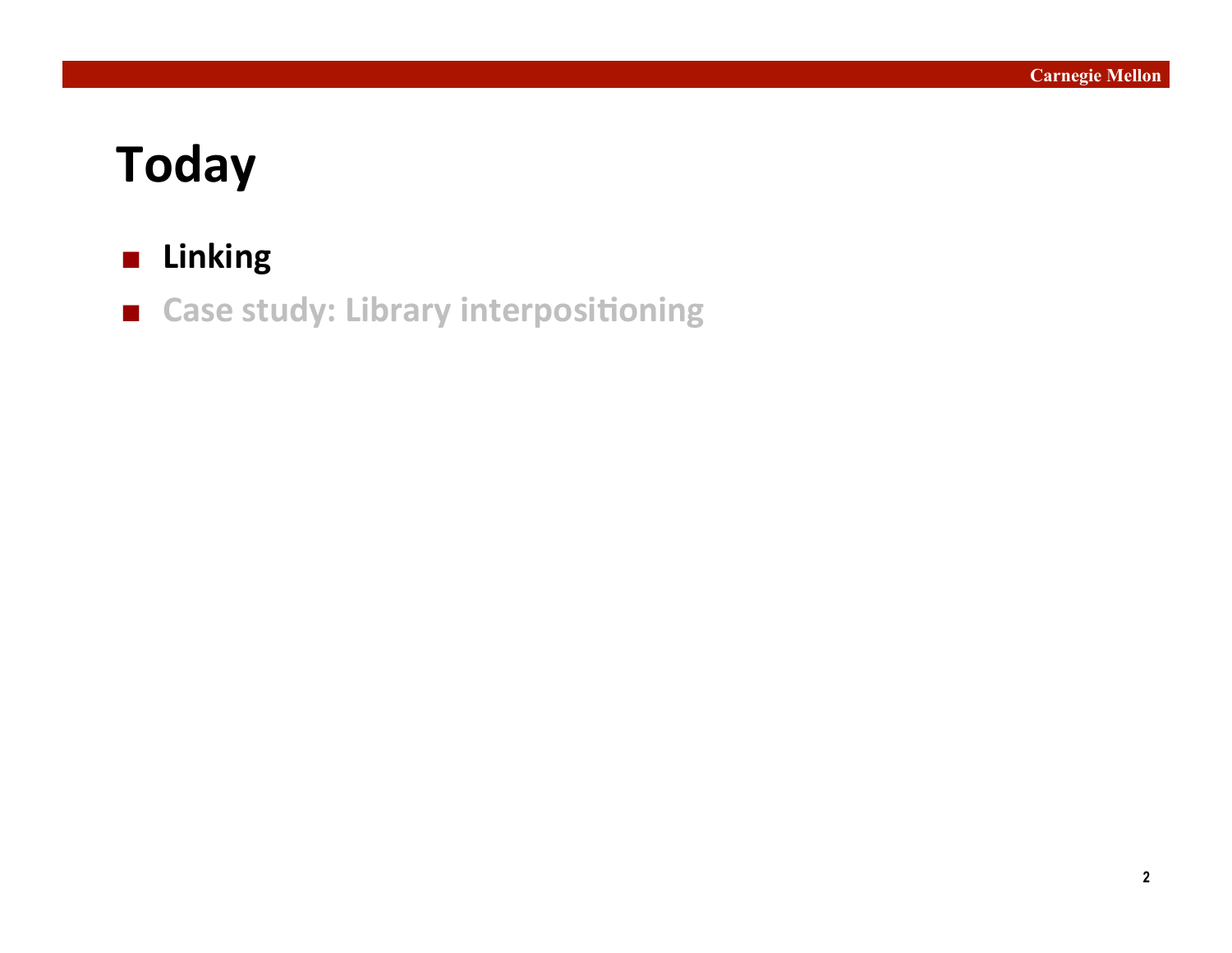### **Example C Program**

#### **main.c swap.c**

```
int buf[2] = {1, 2}; 
int main() 
{ 
   swap(); 
   return 0; 
}
```

```
extern int buf[];
```

```
int *bufp0 = &buf[0]; 
static int *bufp1;
```

```
void swap() 
{
```
**}** 

```
 int temp;
```

```
 bufp1 = &buf[1]; 
 temp = *bufp0; 
 *bufp0 = *bufp1; 
 *bufp1 = temp;
```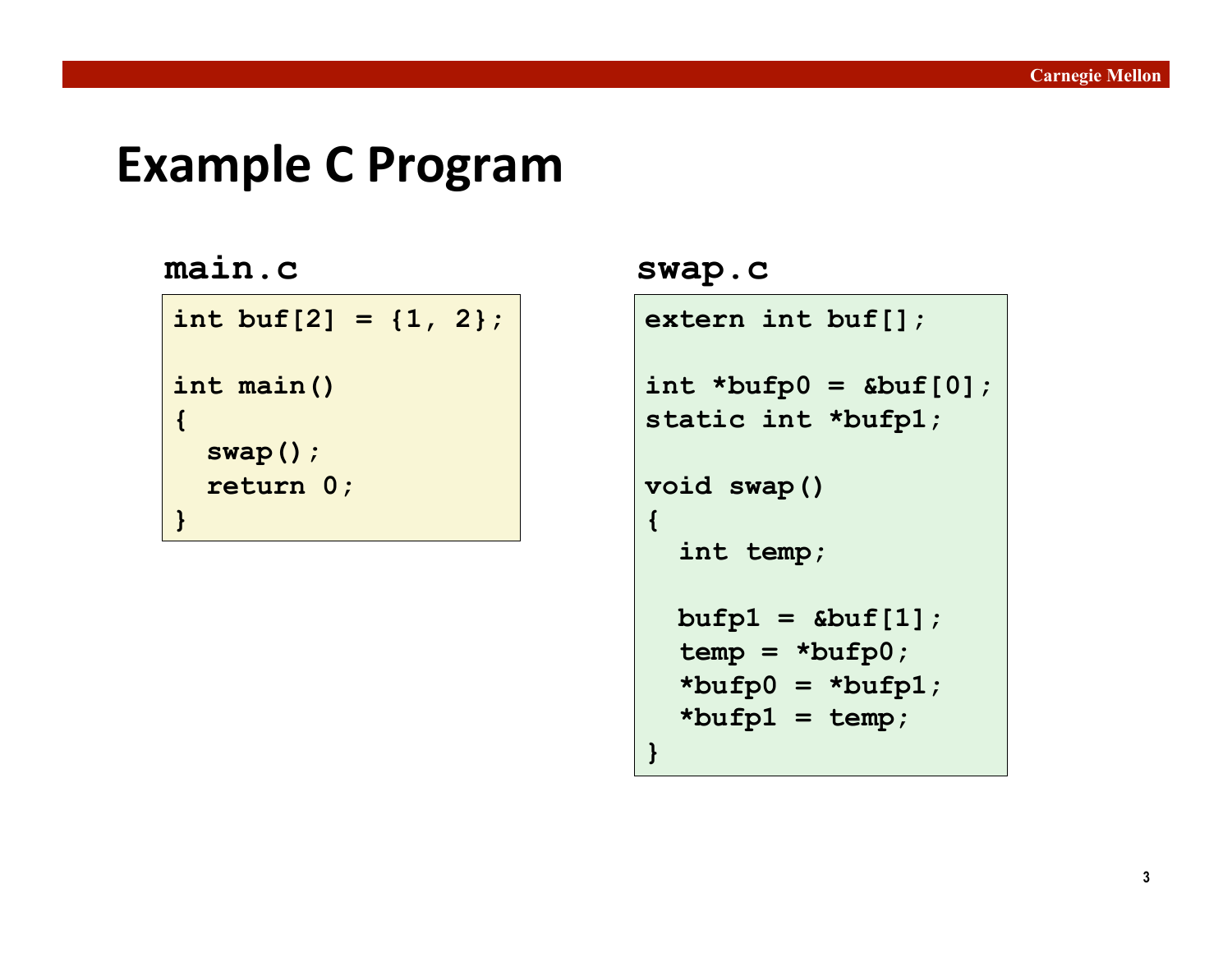# **Static Linking**

#### **Programs are translated and linked using a** *compiler driver***:**

- unix> *gcc -O2 -g -o p main.c swap.c*
- unix> *./p*

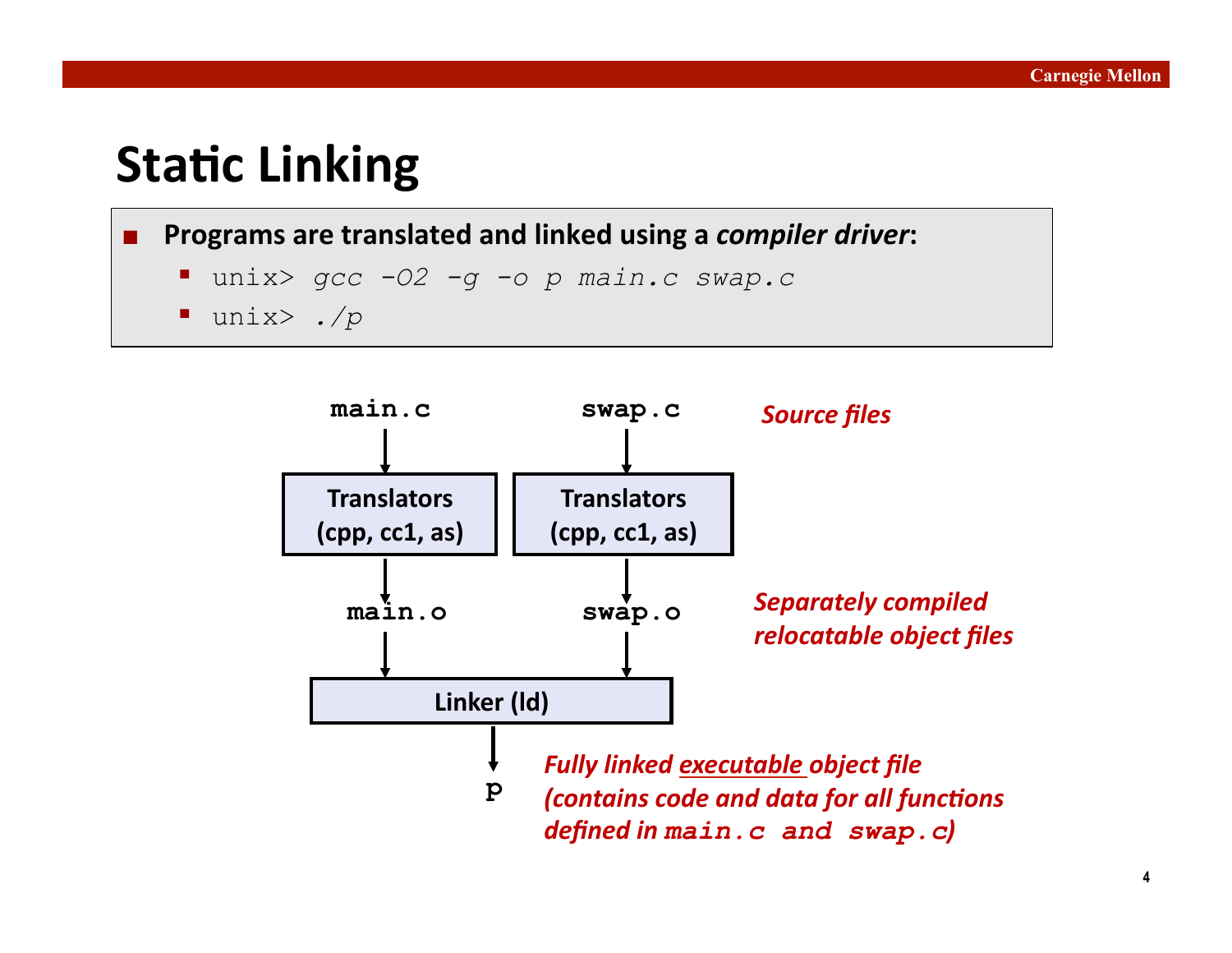# **Why Linkers?**

### **Reason 1: Modularity**

- **Program can be written as a collection of smaller source files,** rather than one monolithic mass.
- Can build libraries of common functions (more on this later)
	- **e.g., Math library, standard C library**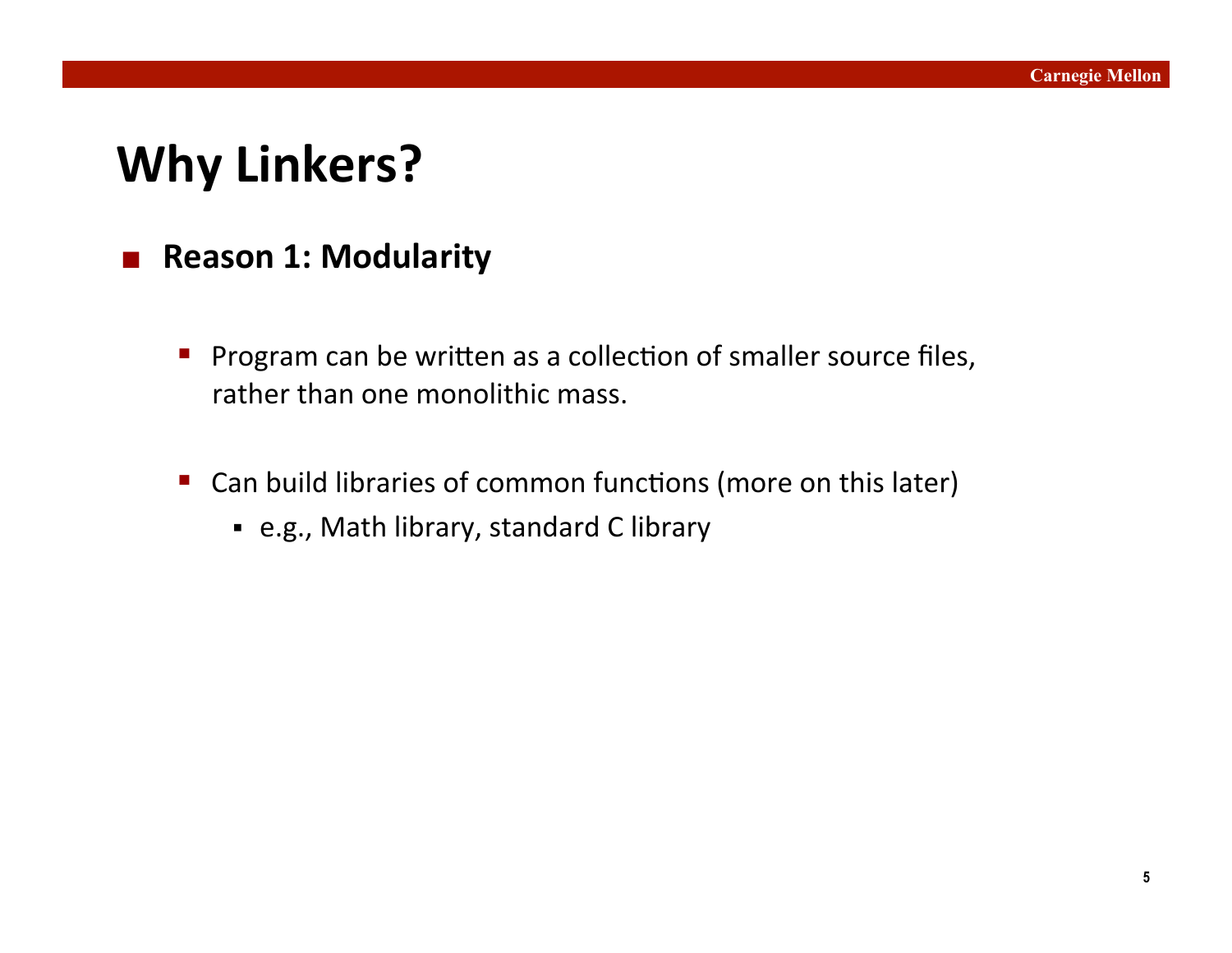# **Why Linkers? (cont)**

### ■ Reason 2: Efficiency

- Time: Separate compilation
	- Change one source file, compile, and then relink.
	- No need to recompile other source files.
- Space: Libraries
	- Common functions can be aggregated into a single file...
	- Yet executable files and running memory images contain only code for the functions they actually use.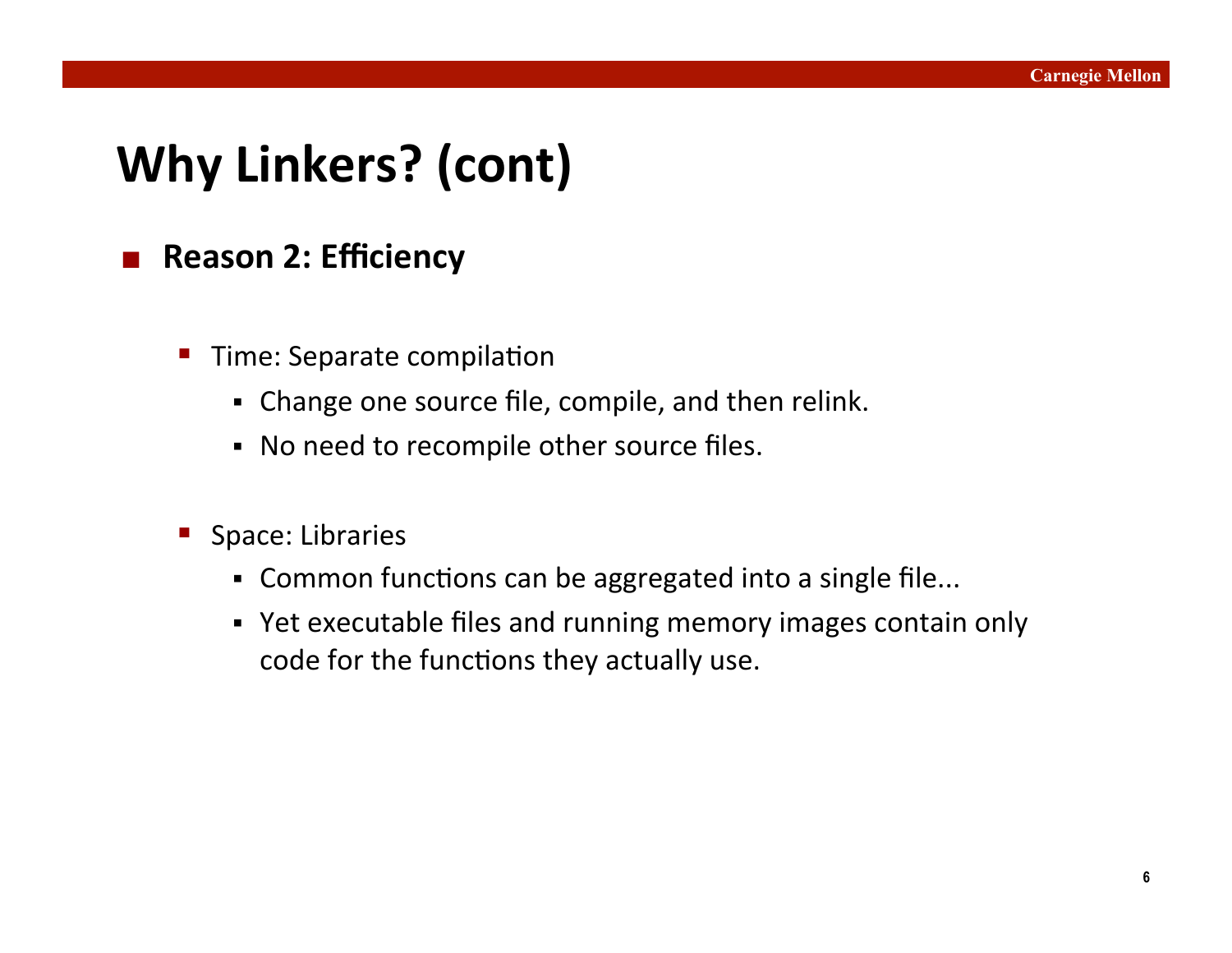# What Do Linkers Do?

### **E** Step 1. Symbol resolution

- **Programs define and reference** *symbols* (variables and functions):
	- **void swap() {…} /\* define symbol swap \*/**
	- **swap(); /\* reference symbol a \*/**
	- **int \*xp = &x; /\* define symbol xp, reference x \*/**
- Symbol definitions are stored (by compiler) in *symbol table*.
	- Symbol table is an array of structs
	- Each entry includes name, size, and location of symbol.
- Linker associates each symbol reference with exactly one symbol definition.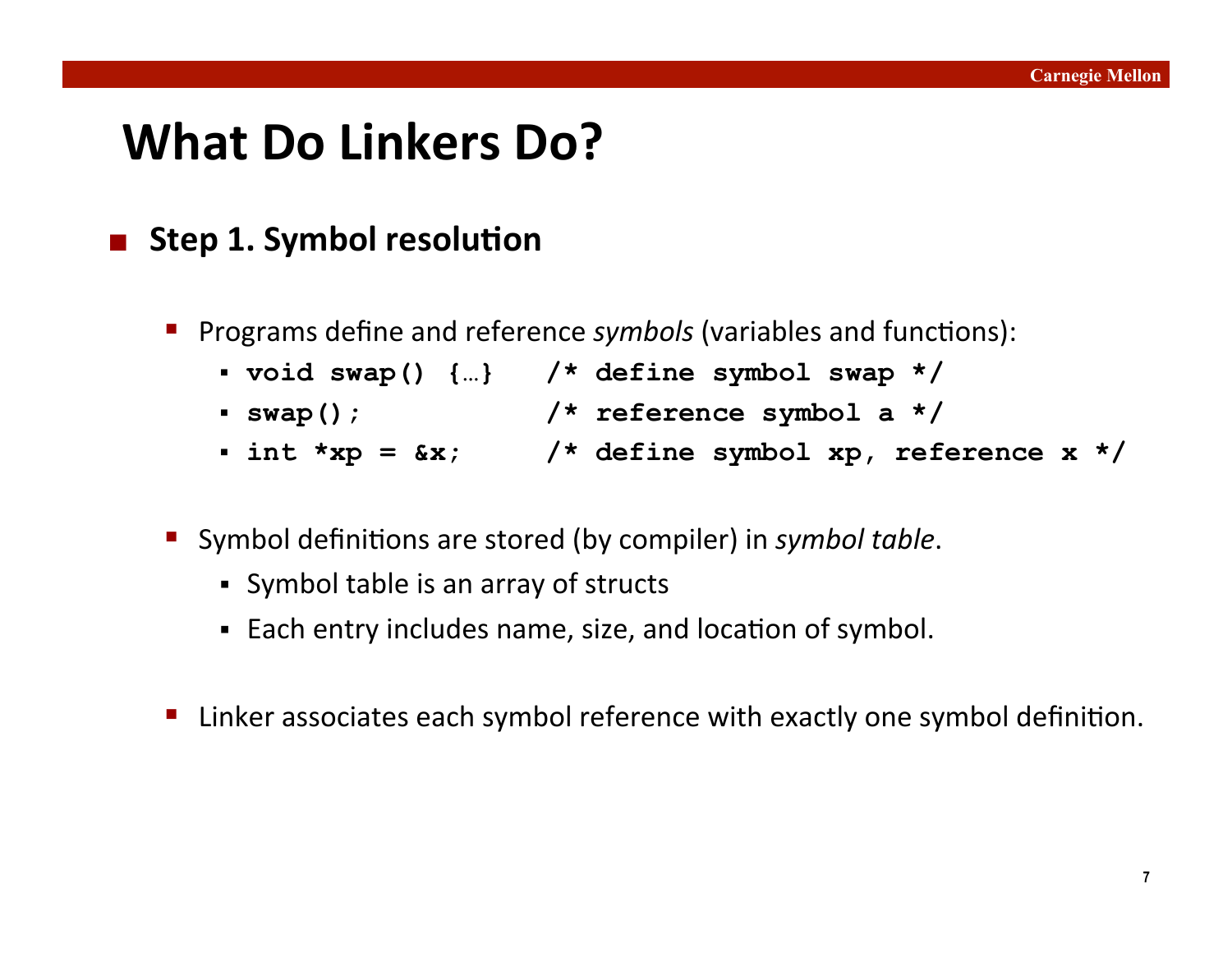# **What Do Linkers Do? (cont)**

### **Step 2. Relocation**

- Merges separate code and data sections into single sections
- Relocates symbols from their relative locations in the  $\cdot \circ$  files to their final absolute memory locations in the executable.
- Updates all references to these symbols to reflect their new positions.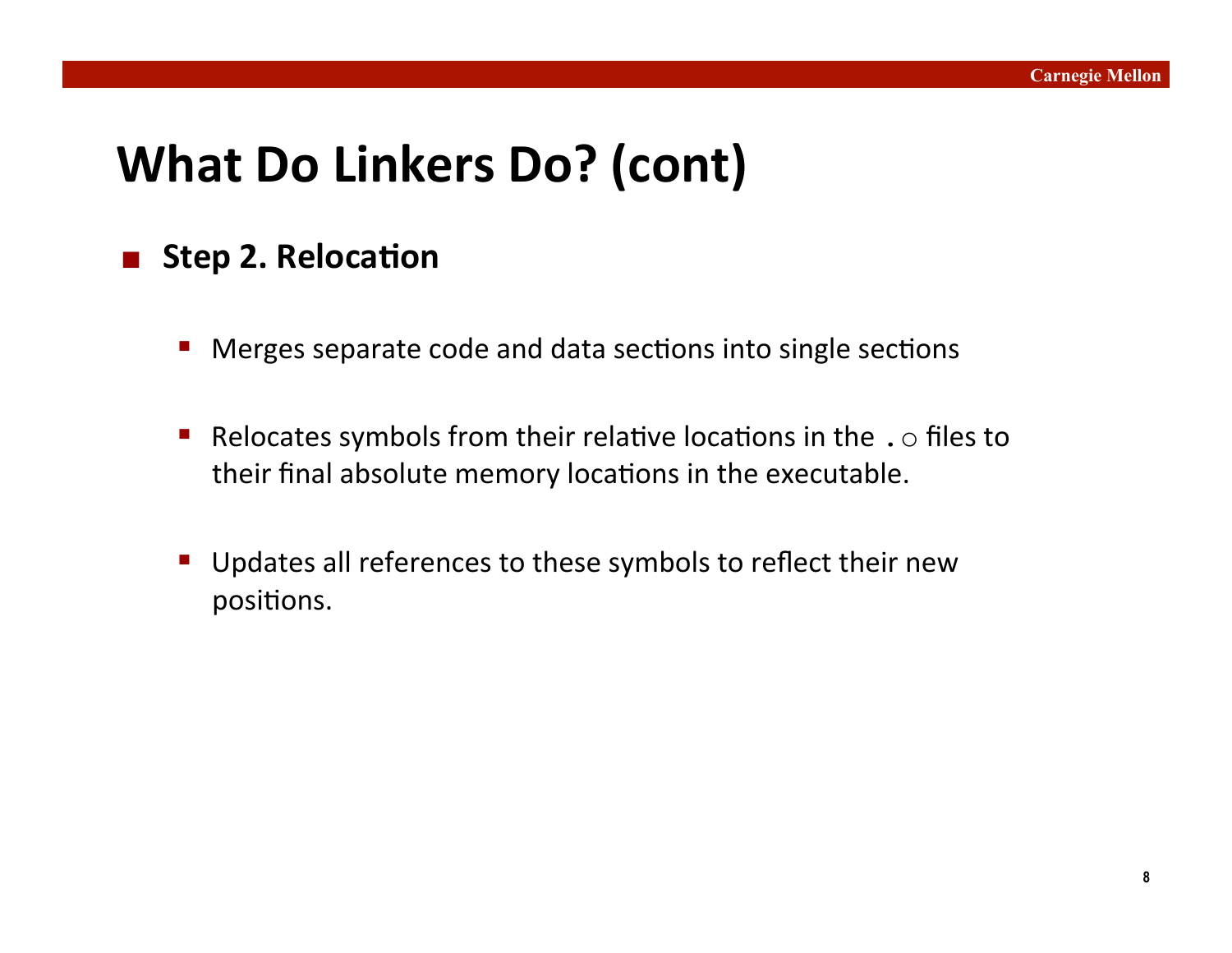# **Three Kinds of Object Files (Modules)**

### **Relocatable&object&file&(.o&file)&**

- Contains code and data in a form that can be combined with other relocatable object files to form executable object file.
	- Each . o file is produced from exactly one source (. c) file

### **Executable object file (a.out file)**

Contains code and data in a form that can be copied directly into memory and then executed.

### **Shared&object&file&(.so file)&**

- Special type of relocatable object file that can be loaded into memory and linked dynamically, at either load time or run-time.
- Called'*Dynamic'Link'Libraries*'(DLLs)'by'Windows'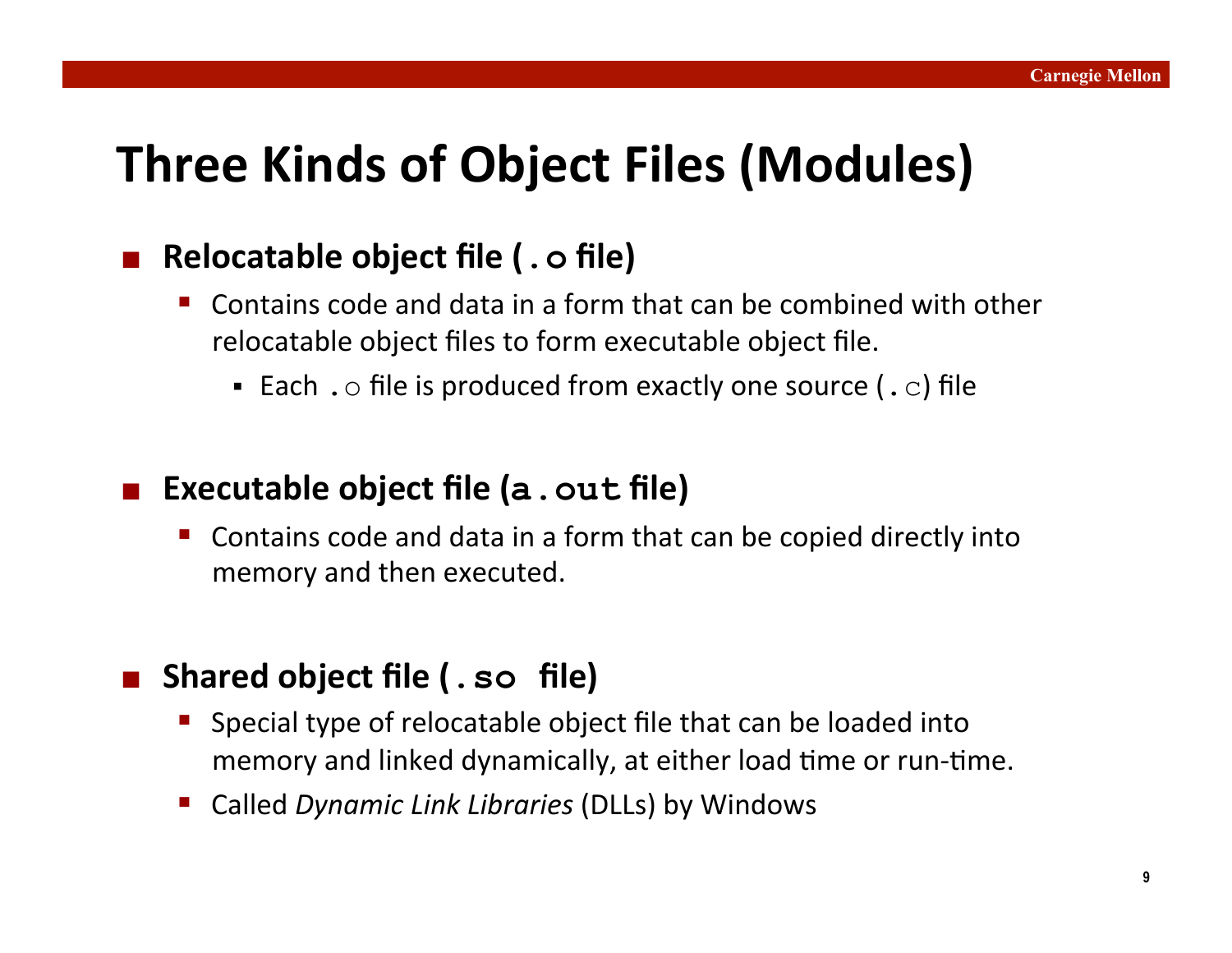### **Executable and Linkable Format (ELF)**

- **E** Standard binary format for object files
- **Originally proposed by AT&T System V Unix** 
	- Later adopted by BSD Unix variants and Linux

### **One unified format for**

- Relocatable object files (.  $\circ$ ),
- Executable object files  $(a.out)$
- Shared object files (. so)

#### **Generic name: ELF binaries**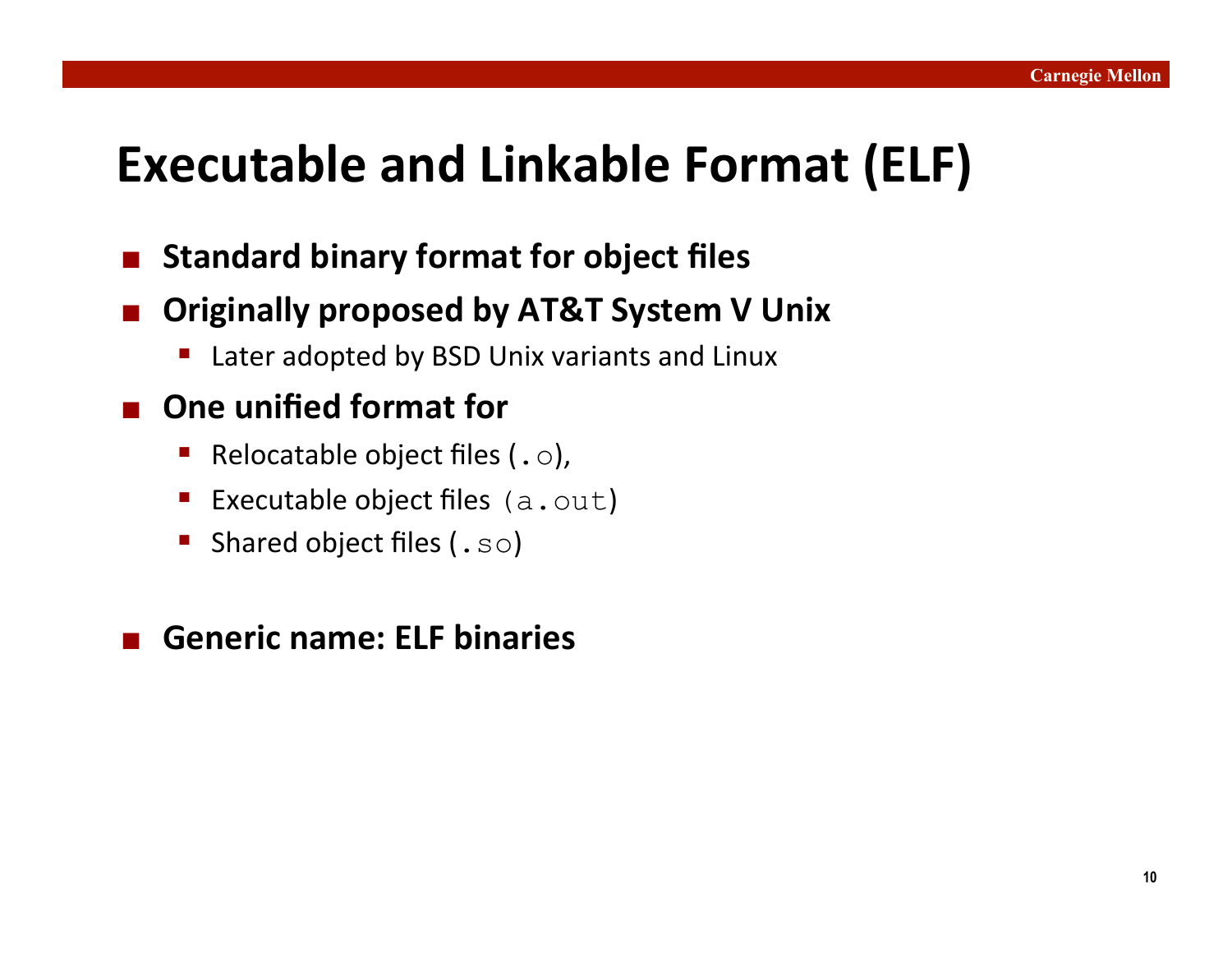# **ELF Object File Format**

#### **Elf header**

Word size, byte ordering, file type (.o, exec, .so), machine type, etc.

#### **Segment header table**

- Page size, virtual addresses memory segments (sections), segment sizes.
- **.text&sec7on&**
	- Code
- **.** rodata section
	- Read only data: jump tables, ...
- **.data&sec7on&**
	- $\blacksquare$  Initialized global variables
- $\blacksquare$  . bss section
	- $\blacksquare$  Uninitialized global variables
	- "Block Started by Symbol"
	- "Better Save Space"
	- Has section header but occupies no space

| <b>ELF header</b>                                  | Π |
|----------------------------------------------------|---|
| Segment header table<br>(required for executables) |   |
| . text section                                     |   |
| . rodata section                                   |   |
| data section.                                      |   |
| . bss section                                      |   |
| .symtab section                                    |   |
| .rel.txt section                                   |   |
| rel.data section.                                  |   |
| debug section.                                     |   |
| <b>Section header table</b>                        |   |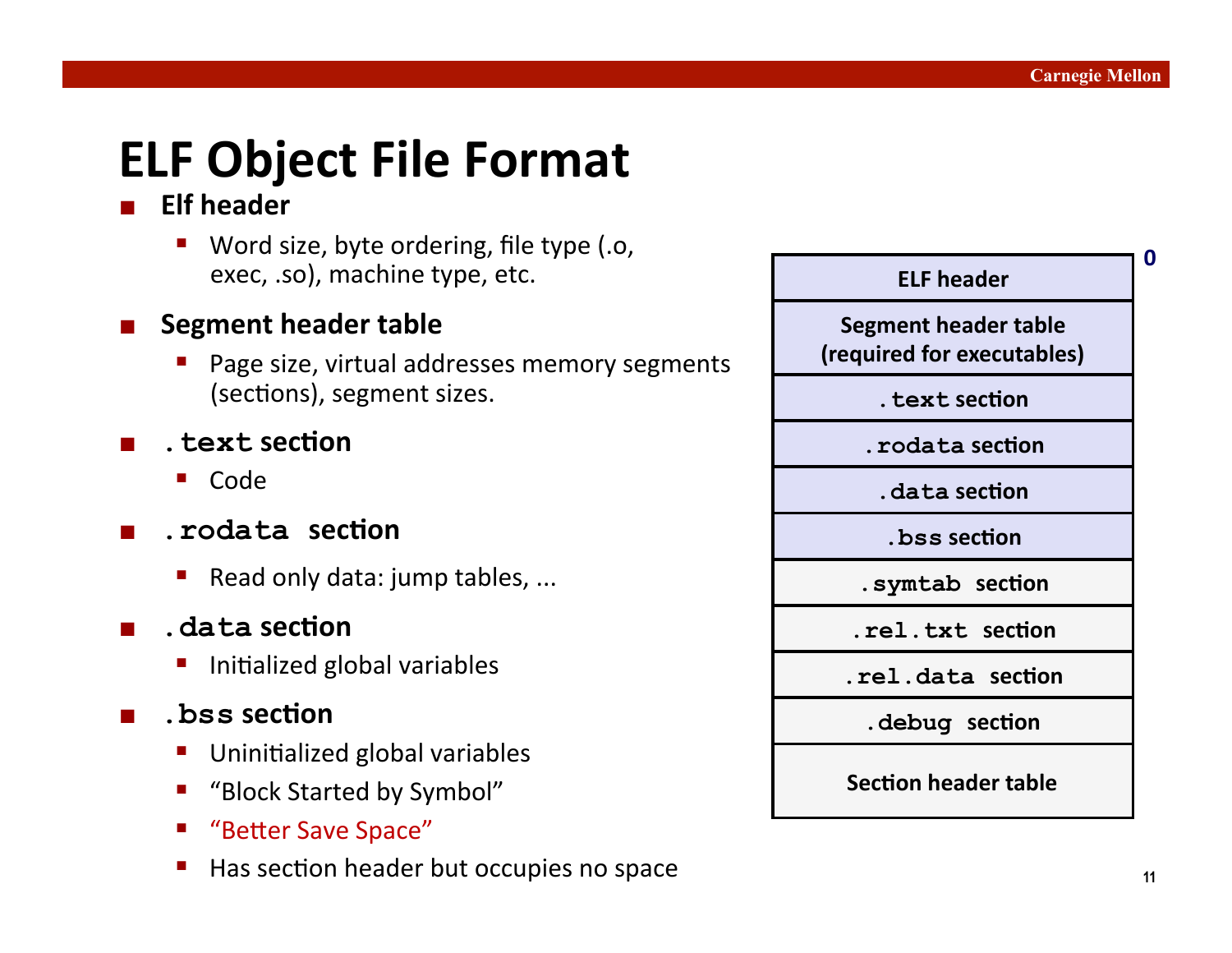# **ELF Object File Format (cont.)**

#### **.symtab&sec7on&**

- Symbol table
- $\blacksquare$  Procedure and static variable names
- Section names and  $locations$

#### **.rel.text&sec7on&**

- Relocation info for **. text** section
- Addresses of instructions that will need to be modified in the executable
- $\blacksquare$  Instructions for modifying.
- **.rel.data&sec7on&**
	- Relocation info for **. data** section
	- Addresses of pointer data that will need to be modified in the merged executable
- $\blacksquare$  . debug section
	- Info for symbolic debugging (**gcc** -**g**)
- **Section header table** 
	- Offsets and sizes of each section

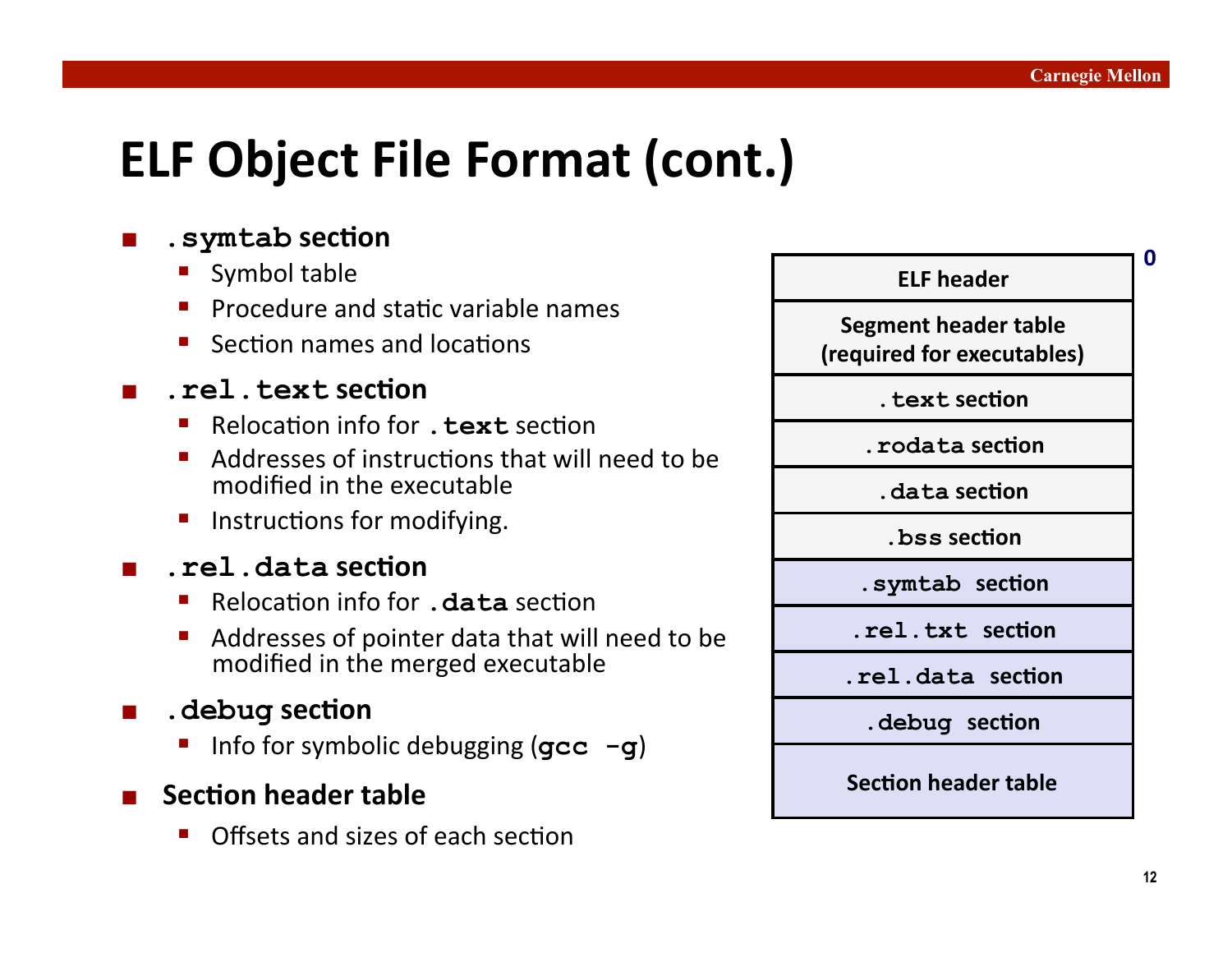# **Linker Symbols**

### **Global symbols**

- Symbols defined by module m that can be referenced by other modules.
- E.g.: non-static C functions and non-static global variables.

#### **External symbols**

Global symbols that are referenced by module m but defined by some other module.

### **Local symbols**

- Symbols that are defined and referenced exclusively by module *m*.
- E.g.: C functions and variables defined with the static attribute.
- **E** Local linker symbols are not local program variables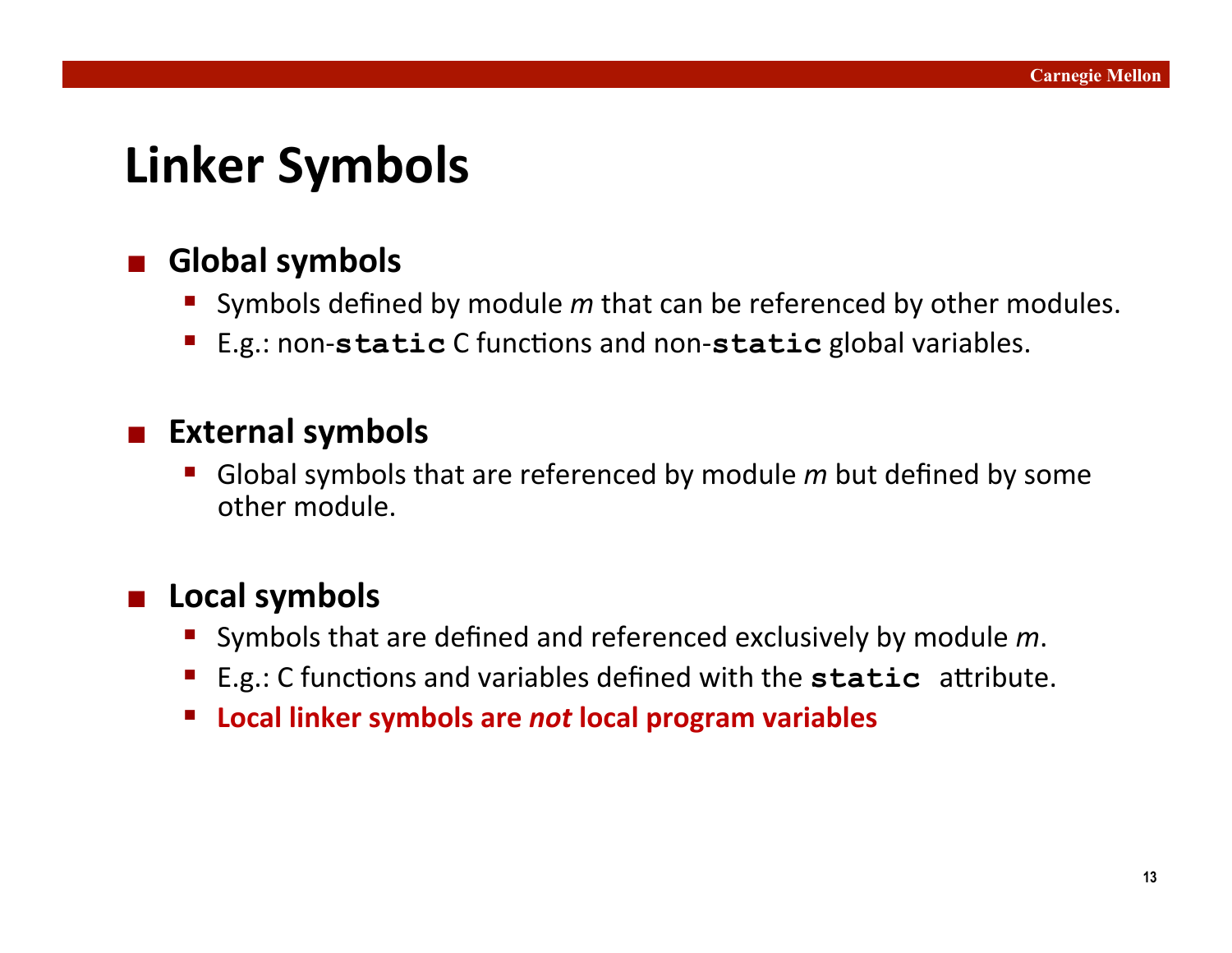### **Resolving&Symbols&**

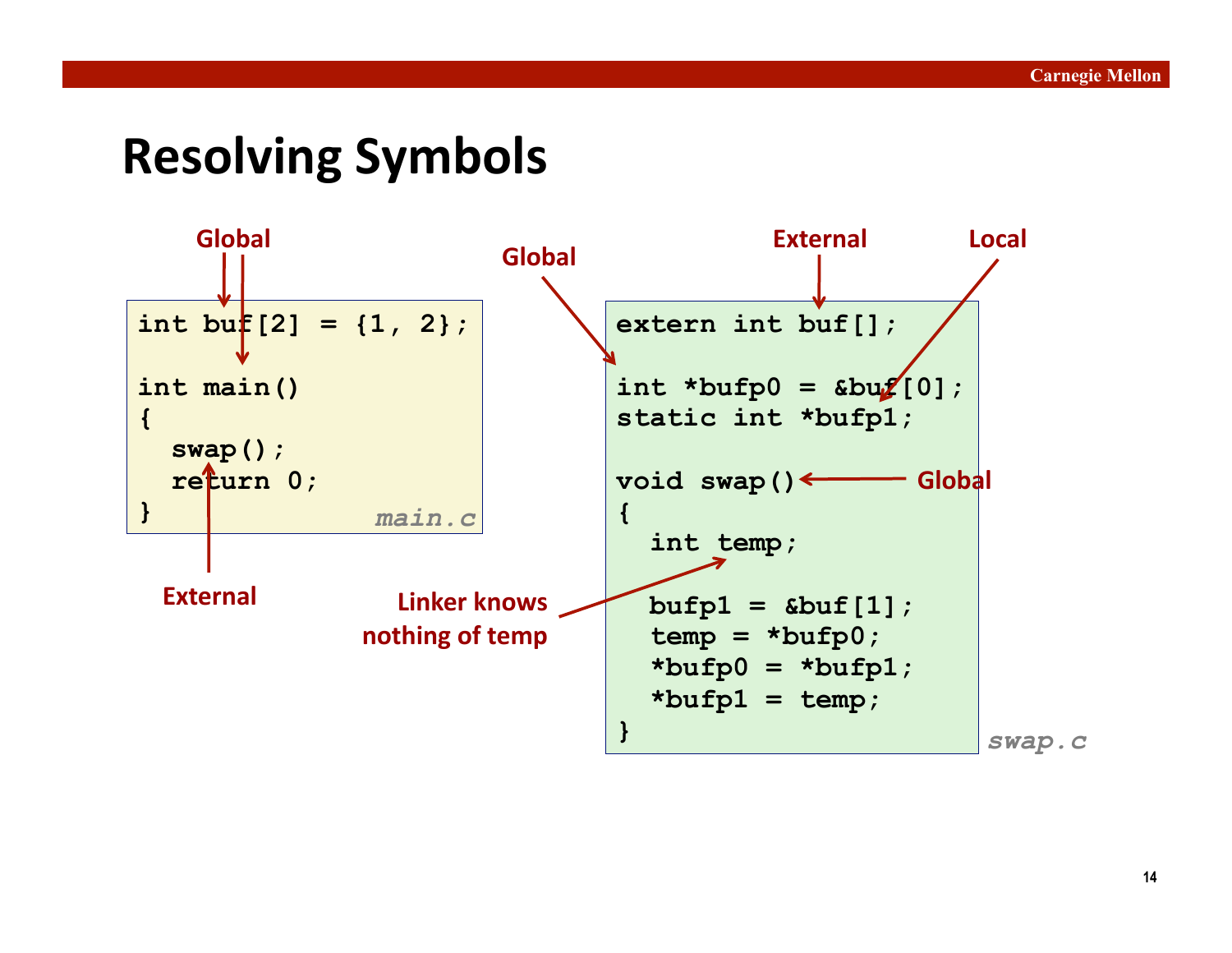### **Relocating Code and Data**

### **Relocatable Object Files Executable Object File**

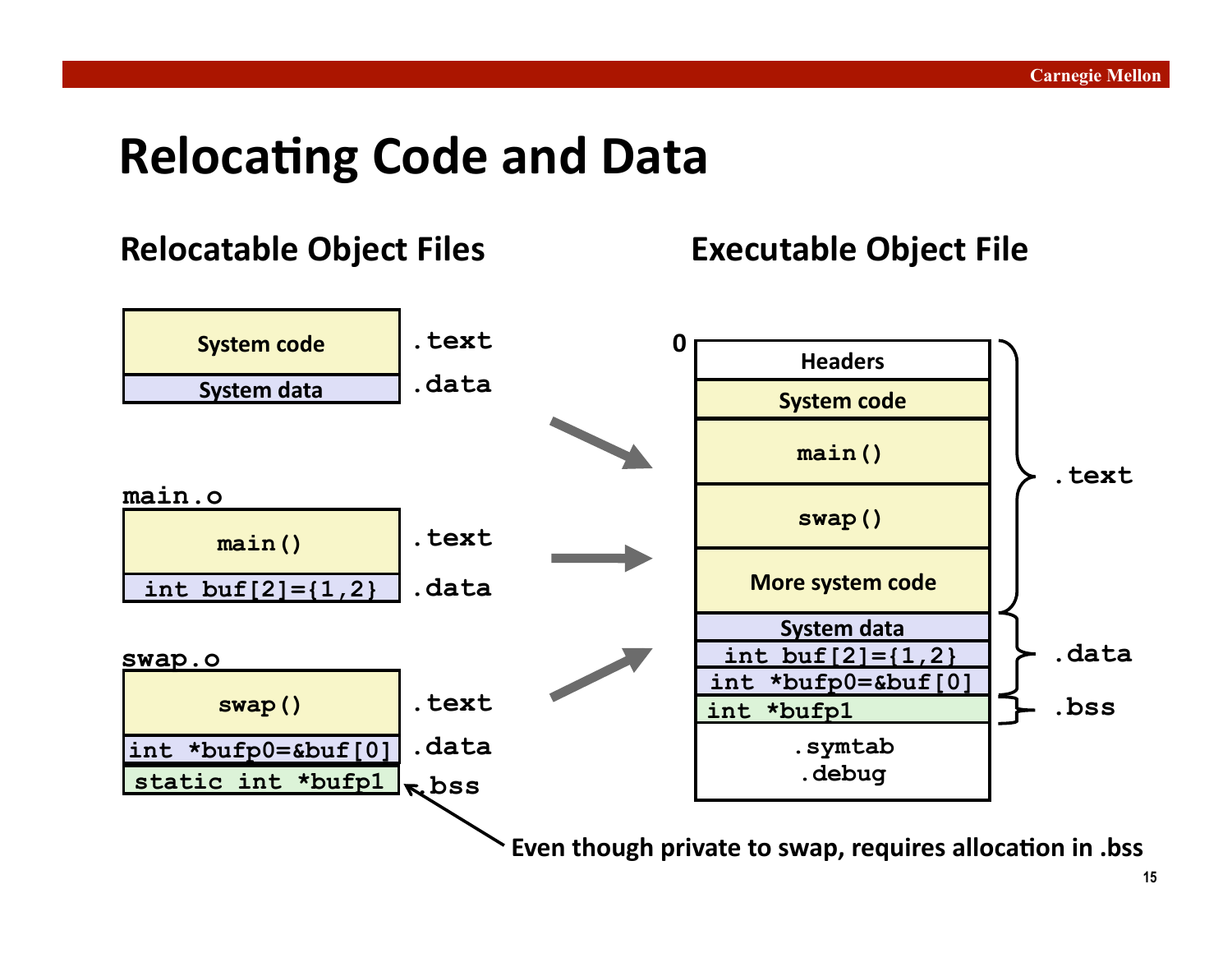# **Relocation Info (main)**

| main.c          |                         | main.o                                       |
|-----------------|-------------------------|----------------------------------------------|
| int buf $[2] =$ | 0000000 <main>:</main>  |                                              |
| ${1,2};$        | 8d 4c 24 04<br>0:       | $0x4$ (%esp), %ecx<br>lea                    |
|                 | 4:<br>83 e4 f0          | \$0xffffffff0, %esp<br>and                   |
| $int$ main()    | $ff$ 71 $fc$<br>7:      | $0$ xffffffffc(%ecx)<br>pushl                |
|                 | 55<br>$a$ :             | <b>&amp;ebp</b><br>push                      |
|                 | 89 e5<br>$\mathbf{b}$ : | &esp, &ebp<br>mov                            |
| $swap()$ ;      | 51<br>$d$ :             | <b>&amp;ecx</b><br>push                      |
| return 0;       | e: 83 ec 04             | \$0x4, \$esp<br>sub                          |
|                 | 11:<br>e8 fc ff ff ff   | call<br>12 $\langle \text{main+0x12}\rangle$ |
|                 |                         | 12: R 386 PC32 swap                          |
|                 | 16: 83 c4 04            | \$0x4, \$esp<br>add                          |
|                 | 19:<br>31 c0            | %eax, %eax<br>xor                            |
|                 | 59<br>1b:               | $8$ ecx<br>pop                               |
|                 | 5d<br>$1c$ :            | <b>&amp;ebp</b><br>pop                       |
|                 | 8d 61 fc<br>$1d$ :      | $0$ xffffffffc(%ecx), %esp<br>lea            |
|                 | 20:<br>c3               | ret                                          |

**Disassembly of section .data:** 

**Source:&objdump –r -d** 

00000000 <br /> **/>
20000000 <br />**  $\frac{1}{2}$  **<br />**  $\frac{1}{2}$  **<br />**  $\frac{1}{2}$  **<br />**  $\frac{1}{2}$  **<br />**  $\frac{1}{2}$  **<br />**  $\frac{1}{2}$  **<br />**  $\frac{1}{2}$  **<br />**  $\frac{1}{2}$  **<br />**  $\frac{1}{2}$  **<br />**  $\frac{1}{2}$  **<br />**  $\frac{1}{2}$  **<br /> 0: 01 00 00 00 02 00 00 00**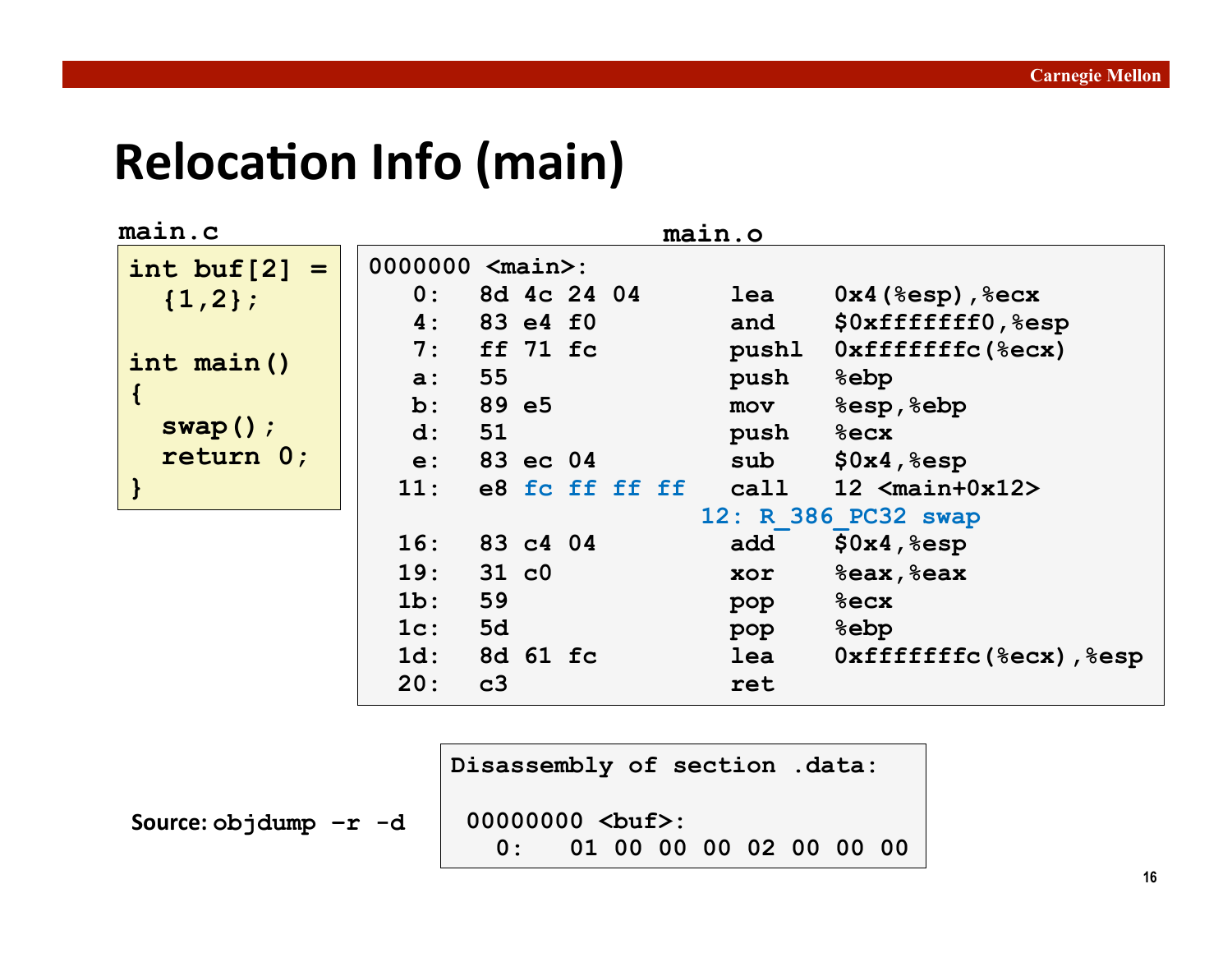# **Relocation Info (swap, . text)**

| swap.c                                       | swap.o                                                                                               |                                                         |
|----------------------------------------------|------------------------------------------------------------------------------------------------------|---------------------------------------------------------|
| $extern$ int buf[];                          | Disassembly of section . text:                                                                       |                                                         |
| int<br>*bufp $0 =$ &buf[0];                  | $00000000$ <swap>:<br/>8b 15 00 00 00 00<br/>0:<br/>mov<br/>2: R 386 32</swap>                       | $0x0, %$ edx<br>buf                                     |
| static int *bufp1;                           | 6: a1 04 00 00 00<br>mov<br>7: R 386 32                                                              | $0x4,$ $sec$<br>buf                                     |
| void swap()                                  | 55<br>$\mathbf{b}$ :<br>push<br>89 e5<br>$\mathbf{c}$ :<br>mov<br>c7 05 00 00 00 00 04 movl<br>$e$ : | <b>&amp;ebp</b><br>&esp, &ebp<br>\$0x4,0x0              |
| int temp;                                    | 00 00 00<br>15:<br>10: R 386 32                                                                      | .bss                                                    |
| $buffer1 = & but [1];$<br>$temp = *bufp0;$   | 14: R 386 32<br>18:<br>8b 08<br>mov                                                                  | buf<br>(%eax), %ecx                                     |
| *bufp $0 = *$ bufp $1;$<br>*bufp $1 = temp;$ | 89 10<br>$1a$ :<br>mov<br>5d<br>1c:<br>pop<br>89 0d 04 00 00 00<br>$1d$ :<br>mov                     | $\texttt{edx}, (\texttt{seax})$<br>&ebp<br>$%$ ecx, 0x4 |
| $\mathbf{\}$                                 | 1f: R 386 32<br>23:<br>c3<br>ret                                                                     | buf                                                     |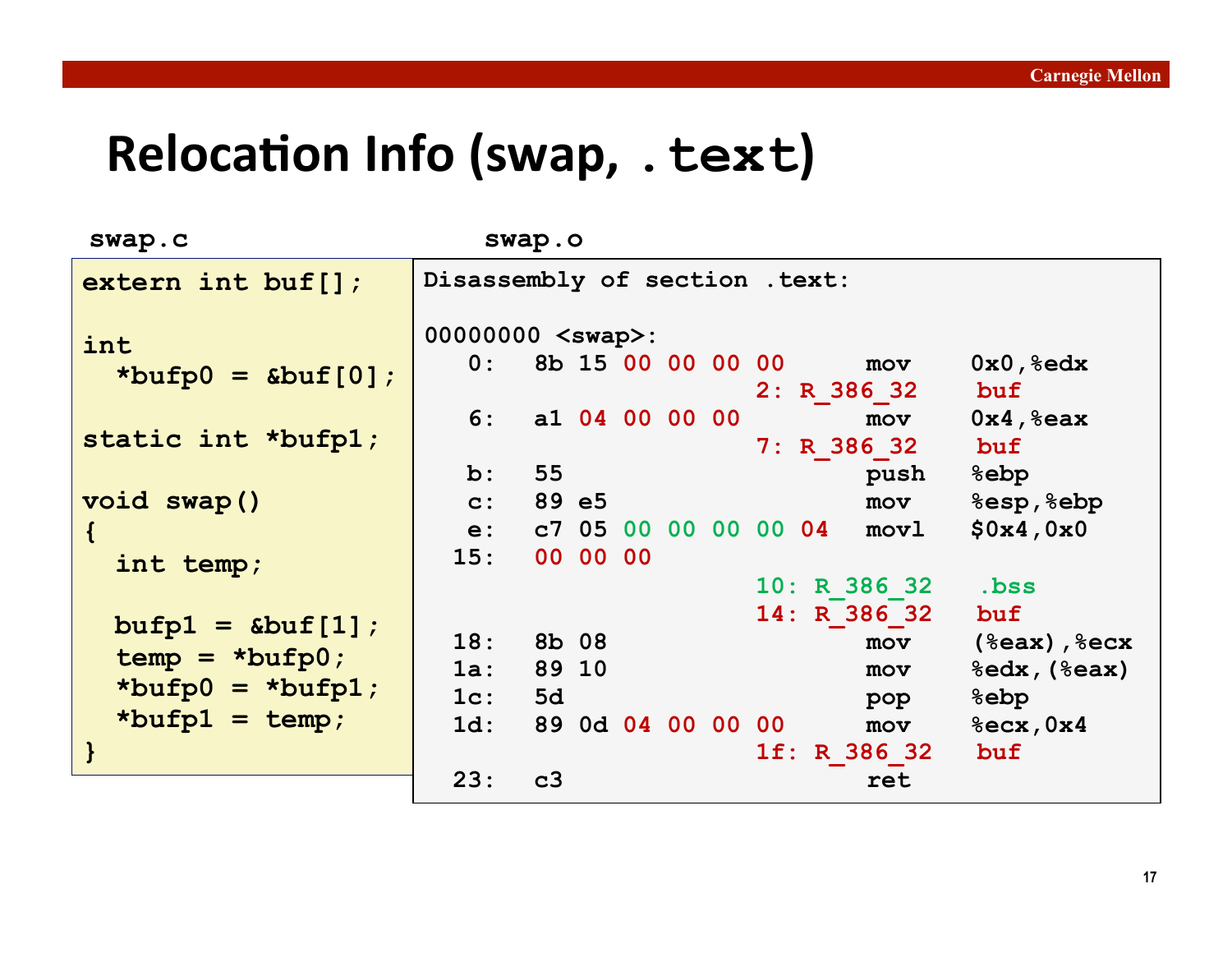### **Relocation Info (swap, .data)**

```
swap.c
```
**}** 

```
extern int buf[];
```

```
int *bufp0 = 
              &buf[0]; 
static int *bufp1; 
void swap() 
{
```
 **bufp1 = &buf[1];** 

 **\*bufp0 = \*bufp1;** 

 **temp = \*bufp0;** 

 **\*bufp1 = temp;** 

 **int temp;** 

```
Disassembly of section .data:
```

```
00000000 <bufp0>: 
    0: 00 00 00 00
```

```
 0: R_386_32 buf
```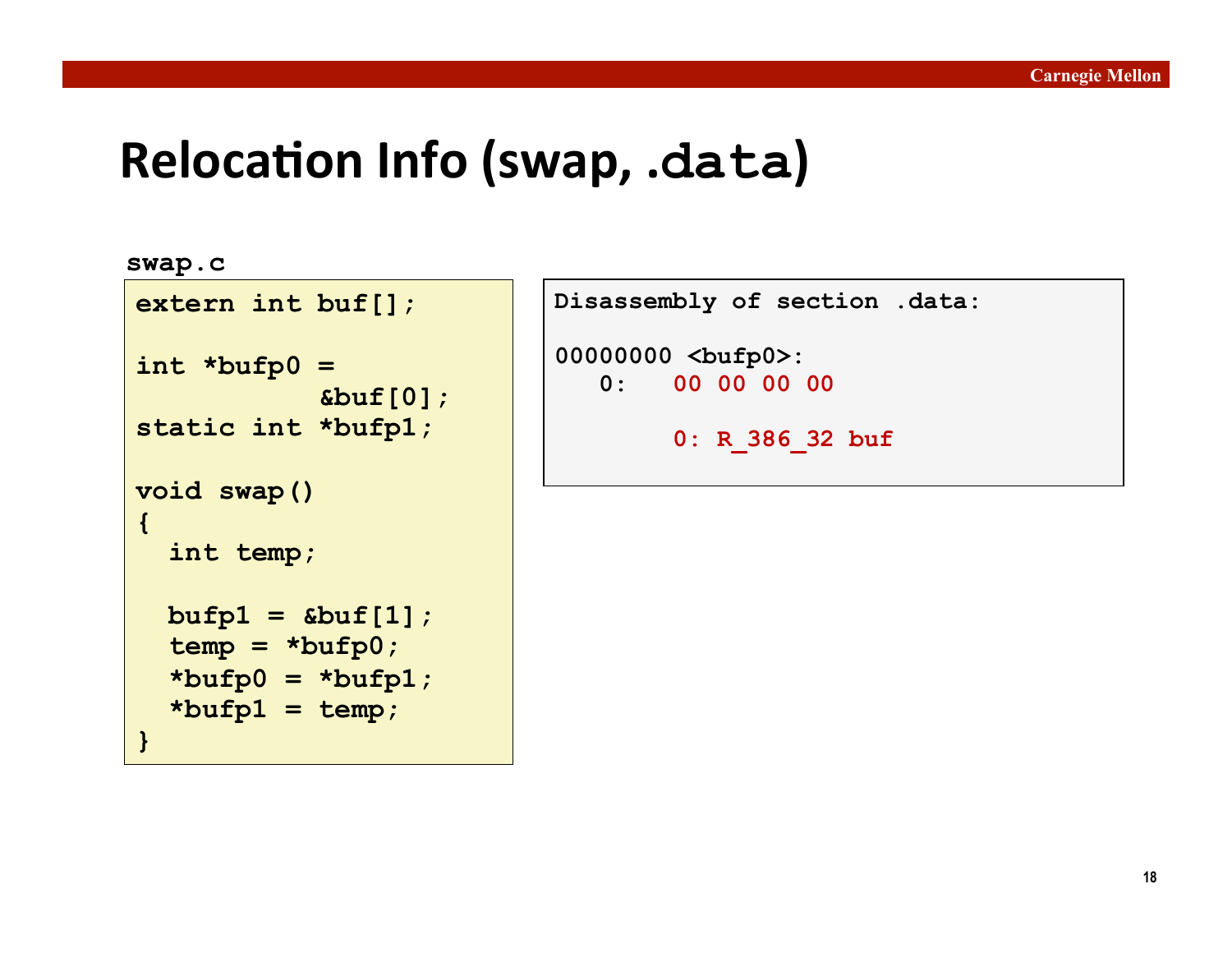# **Executable Before/After Relocation (.text)**

| 0000000 <main>:</main>   |                            |                                                      |                                     |
|--------------------------|----------------------------|------------------------------------------------------|-------------------------------------|
| 83 ec 04<br>$e$ :<br>11: | sub<br>e8 fc ff ff ff call | \$0x4, \$esp<br>12 $\langle \text{main+0x12}\rangle$ | $0x8048396 + 0x1a$<br>$= 0x80483b0$ |
| 16: 83 c4 04             | add                        | 12: R 386 PC32 swap<br>\$0x4, \$esp                  |                                     |
| 08048380 <main>:</main>  |                            |                                                      |                                     |
| 8048380:                 | 8d 4c 24 04                | lea                                                  | $0x4$ (%esp), %ecx                  |
| 8048384:                 | 83 e4 f0                   | and                                                  | \$0xffffffff0, %esp                 |
| 8048387:                 | $ff$ 71 $fc$               | pushl                                                | $0$ xffffffffc ( $8$ ecx)           |
| 804838a:                 | 55                         | push<br><b>&amp;ebp</b>                              |                                     |
| $804838b$ :              | 89 e5                      | mov                                                  | %esp, %ebp                          |
| 804838d:                 | 51                         | push<br>$8$ ecx                                      |                                     |
| 804838e:                 | 83 ec 04                   | sub                                                  | \$0x4, \$esp                        |
| 8048391:                 | e8 1a 00 00 00             | call                                                 | 80483b0 <swap></swap>               |
| 8048396:                 | 83 c4 04                   | add                                                  | \$0x4, \$esp                        |
| 8048399:                 | 31 c0                      | xor                                                  | $%$ eax, $%$ eax                    |
| 804839b:                 | 59                         | $8$ ecx<br>pop                                       |                                     |
| 804839c:                 | 5d                         | &epp &<br>pop                                        |                                     |
| 804839d:                 | 8d 61 fc                   | lea                                                  | Oxfffffffc(%ecx),%esp               |
| 80483a0:                 | c3                         | ret                                                  |                                     |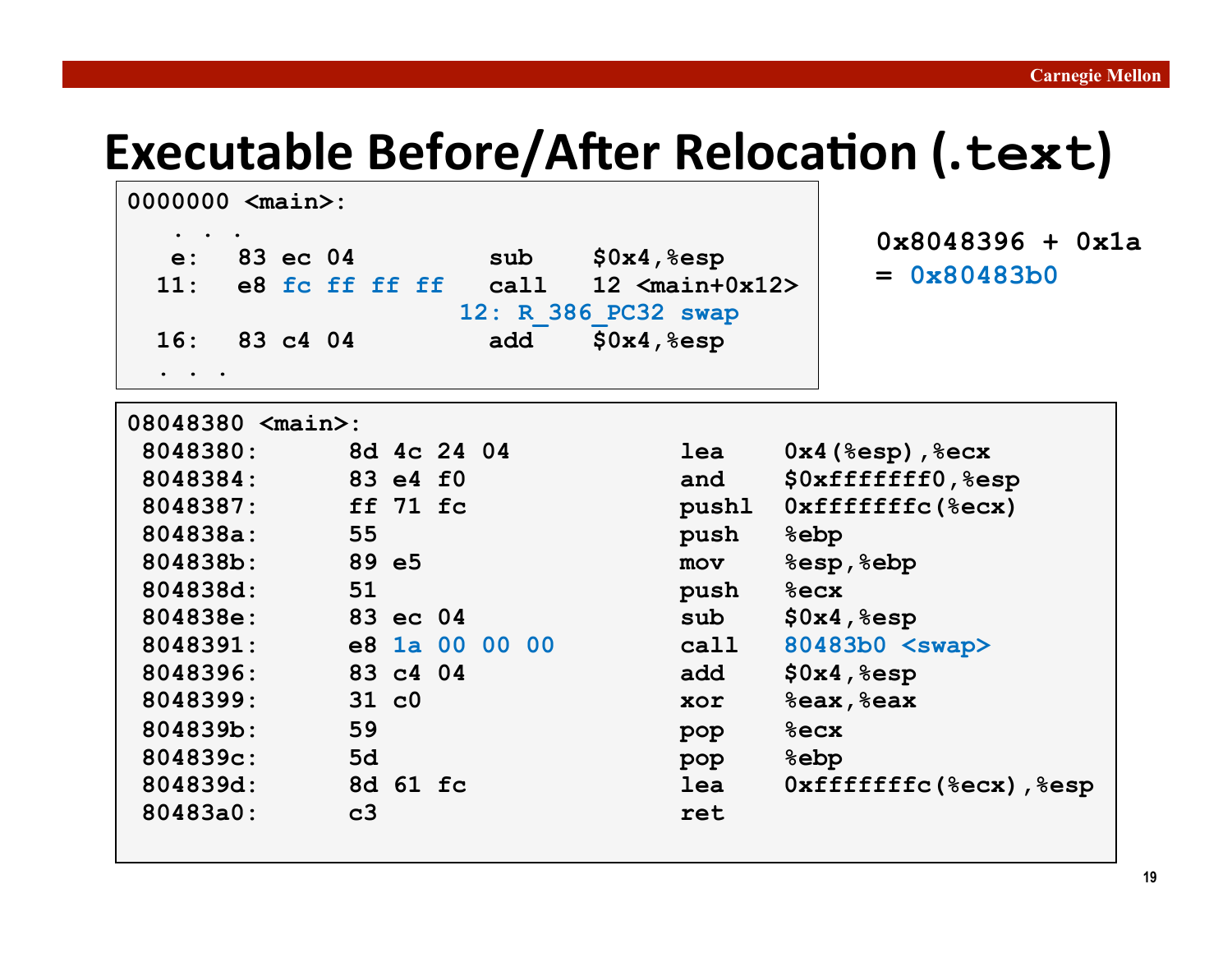| 0:                                                | 8b 15 00 00 00 00 |          |  |                   | mov<br>2: R 386 32                    | $0x0,8$ edx<br>buf   |
|---------------------------------------------------|-------------------|----------|--|-------------------|---------------------------------------|----------------------|
| 6:                                                | a1 04 00 00 00    |          |  |                   | mov<br>7: R 386 32                    | $0x4,$ $8eax$<br>buf |
| $\bullet\quad\bullet\quad\bullet$<br>$e$ :<br>15: |                   | 00 00 00 |  |                   | c7 05 00 00 00 00 04<br>$\text{movl}$ | \$0x4,0x0            |
|                                                   |                   |          |  |                   | 10: R 386 32<br>14: R 386 32          | .bss<br>buf          |
| $1d$ :                                            |                   |          |  | 89 0d 04 00 00 00 | mov<br>1f: R 386 32                   | $%$ ecx, 0x4<br>buf  |
| 23:                                               | c3                |          |  |                   | ret                                   |                      |

| 080483b0 <swap>:</swap> |                   |                      |                                             |
|-------------------------|-------------------|----------------------|---------------------------------------------|
| 80483b0:                | 8b 15 20 96 04 08 |                      | 0x8049620, 8edx<br>mov                      |
| 80483b6:                | a1 24 96 04 08    |                      | 0x8049624, 8eax<br>mov                      |
| 80483bb:                | 55                |                      | <b>&amp;ebp</b><br>push                     |
| 80483bc:                | 89 e5             |                      | &esp, &ebp<br>mov                           |
| 80483be:                |                   | c7 05 30 96 04 08 24 | \$0x8049624,0x8049630<br>mov1               |
| 80483c5:                | 96 04 08          |                      |                                             |
| 80483c8:                | 8b 08             |                      | (%eax), %ecx<br>mov                         |
| 80483ca:                | 89 10             |                      | $\texttt{edx}$ , ( $\texttt{seax}$ )<br>mov |
| 80483cc:                | 5d                |                      | &ebp<br>pop                                 |
| 80483cd:                | 89 0d 24 96 04 08 |                      | %ecx, 0x8049624<br>mov                      |
| 80483d3:                | c3                |                      | ret                                         |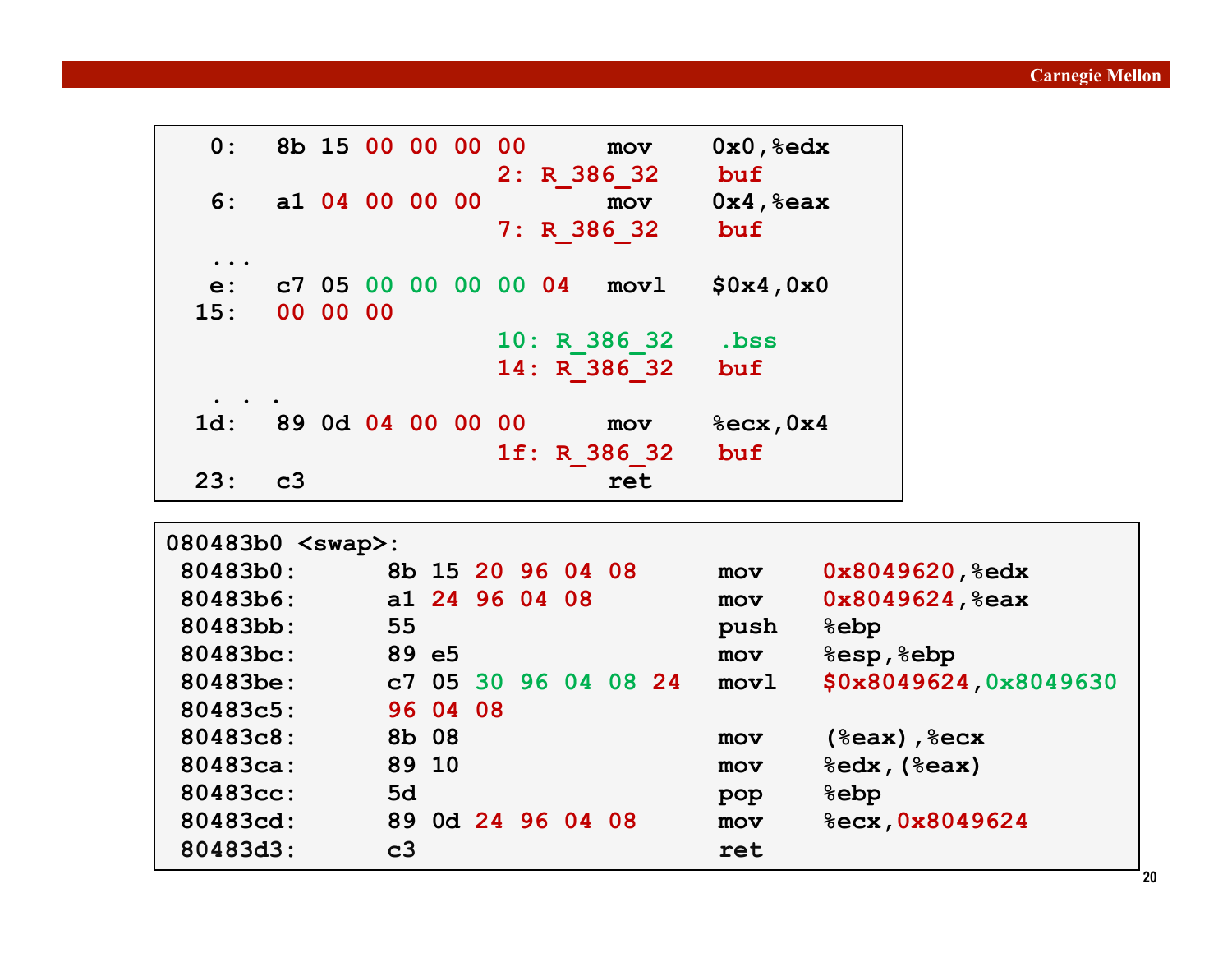### **Executable After Relocation (.data)**

**Disassembly of section .data: 08049620 <buf>: 8049620: 01 00 00 00 02 00 00 00 08049628 <bufp0>: 8049628: 20 96 04 08**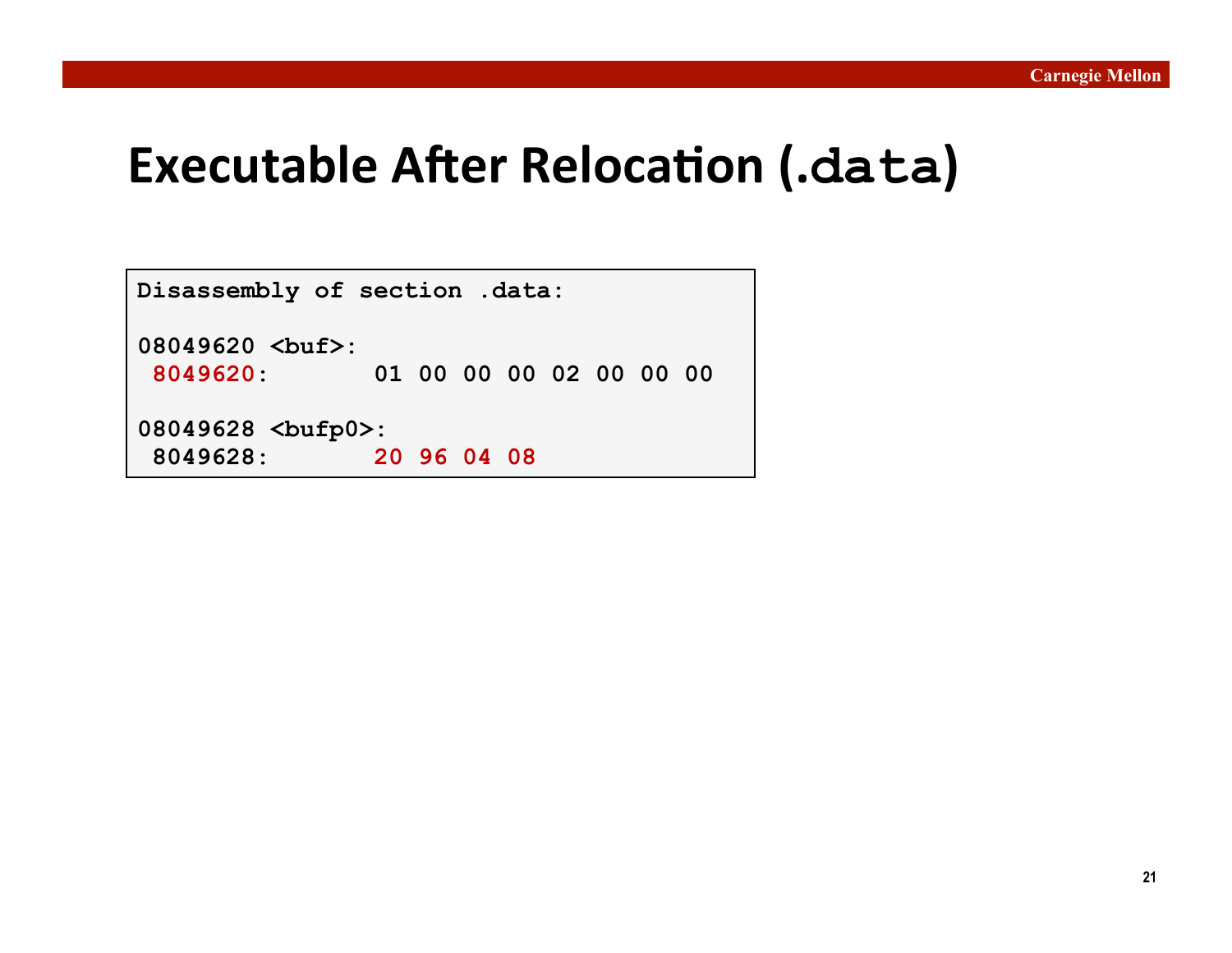### **Strong and Weak Symbols**

#### **Program symbols are either strong or weak**

- **Strong**: procedures and initialized globals
- **Weak:** uninitialized globals

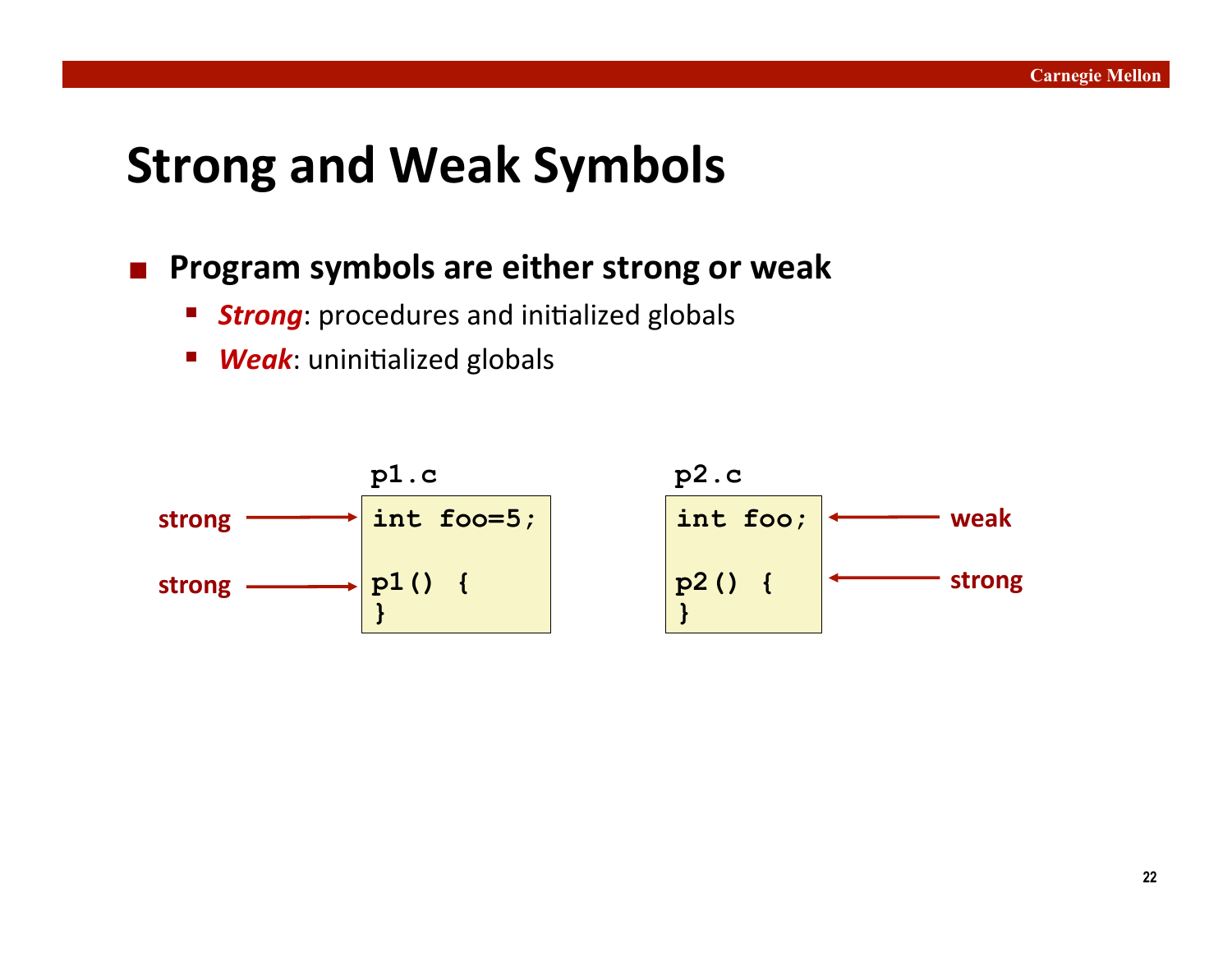# **Linker's Symbol Rules**

### ■ Rule 1: Multiple strong symbols are not allowed

- Each item can be defined only once
- $\blacksquare$  Otherwise: Linker error
- **Rule 2: Given a strong symbol and multiple weak symbol, choose the strong symbol** 
	- References to the weak symbol resolve to the strong symbol
- Rule 3: If there are multiple weak symbols, pick an arbitrary **one&**
	- Can override this with  $\texttt{gcc -fno-common}$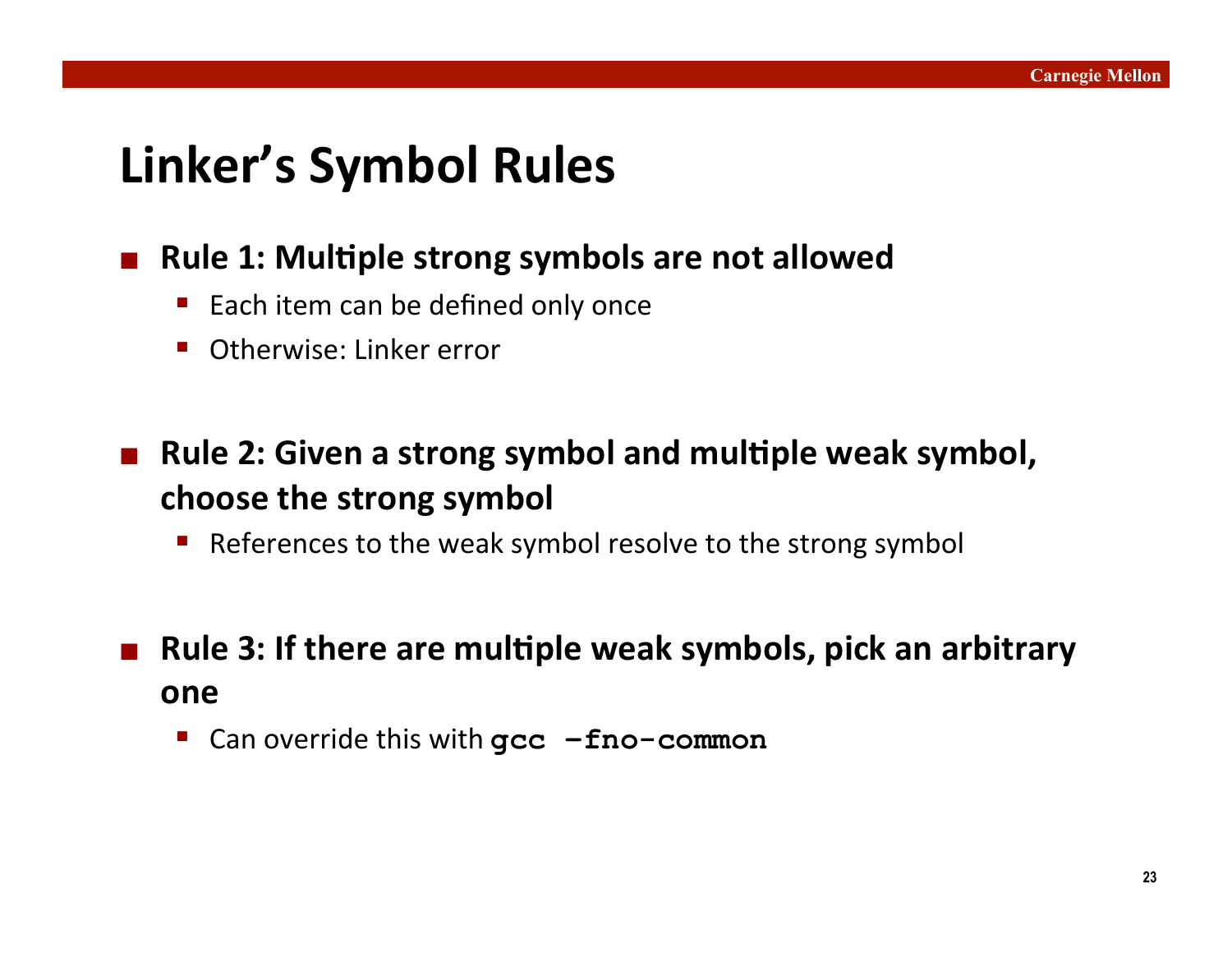### **Linker Puzzles**



Nightmare scenario: two identical weak structs, compiled by different compilers with different alignment rules.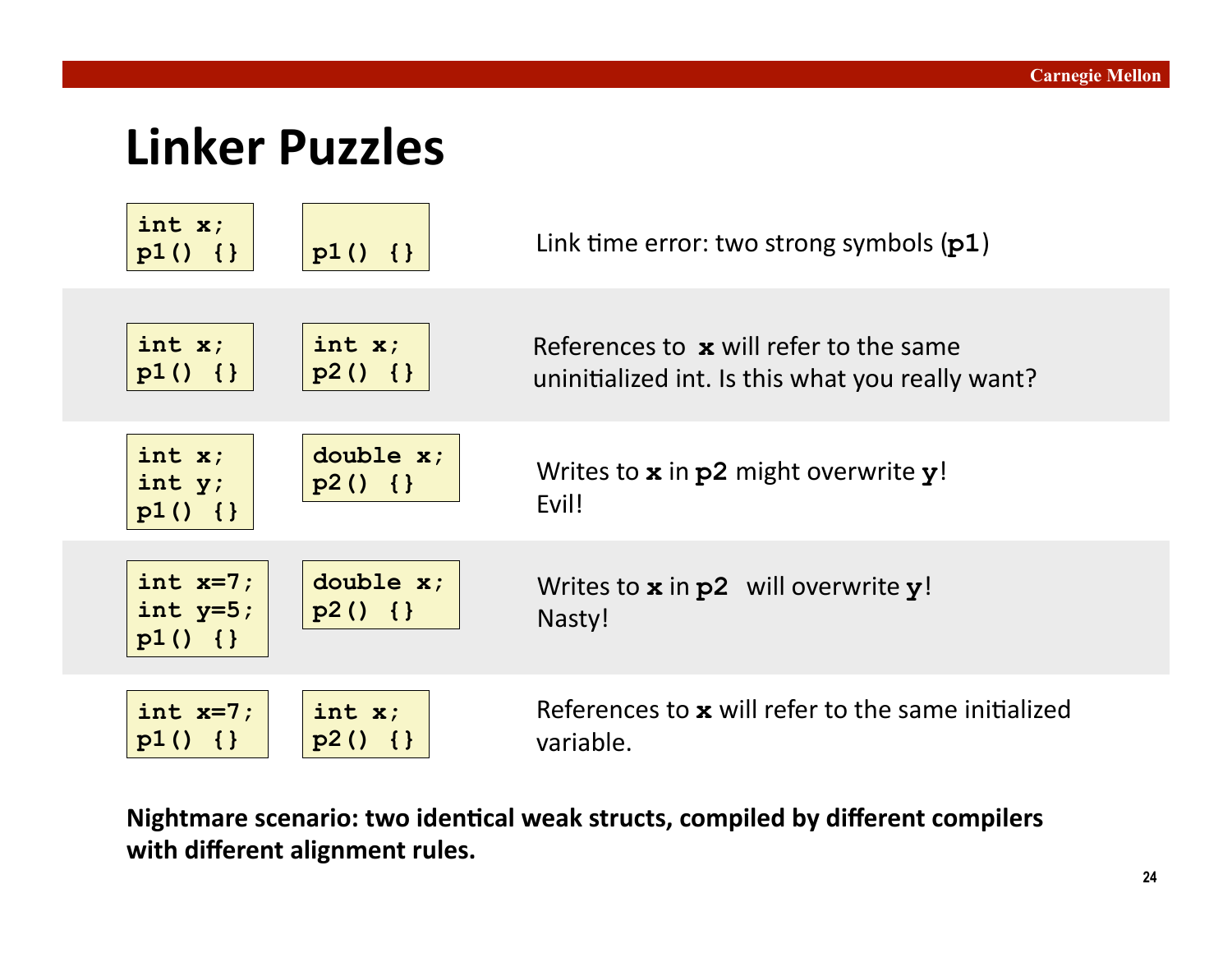# **Role of .h Files**

| #include "global.h" |
|---------------------|
| int $f()$ {         |
| return g+1;         |
|                     |

# **c1.c global.h**

```
#ifdef INITIALIZE 
int g = 23; 
static int init = 1; 
#else 
int g; 
static int init = 0; 
#endif
```
### **c2.c**

```
#include <stdio.h> 
#include "global.h" 
int main() { 
   if (!init) 
   q = 37;int t = f();
  printf("Calling f yields %d\n", t); 
   return 0; 
}
```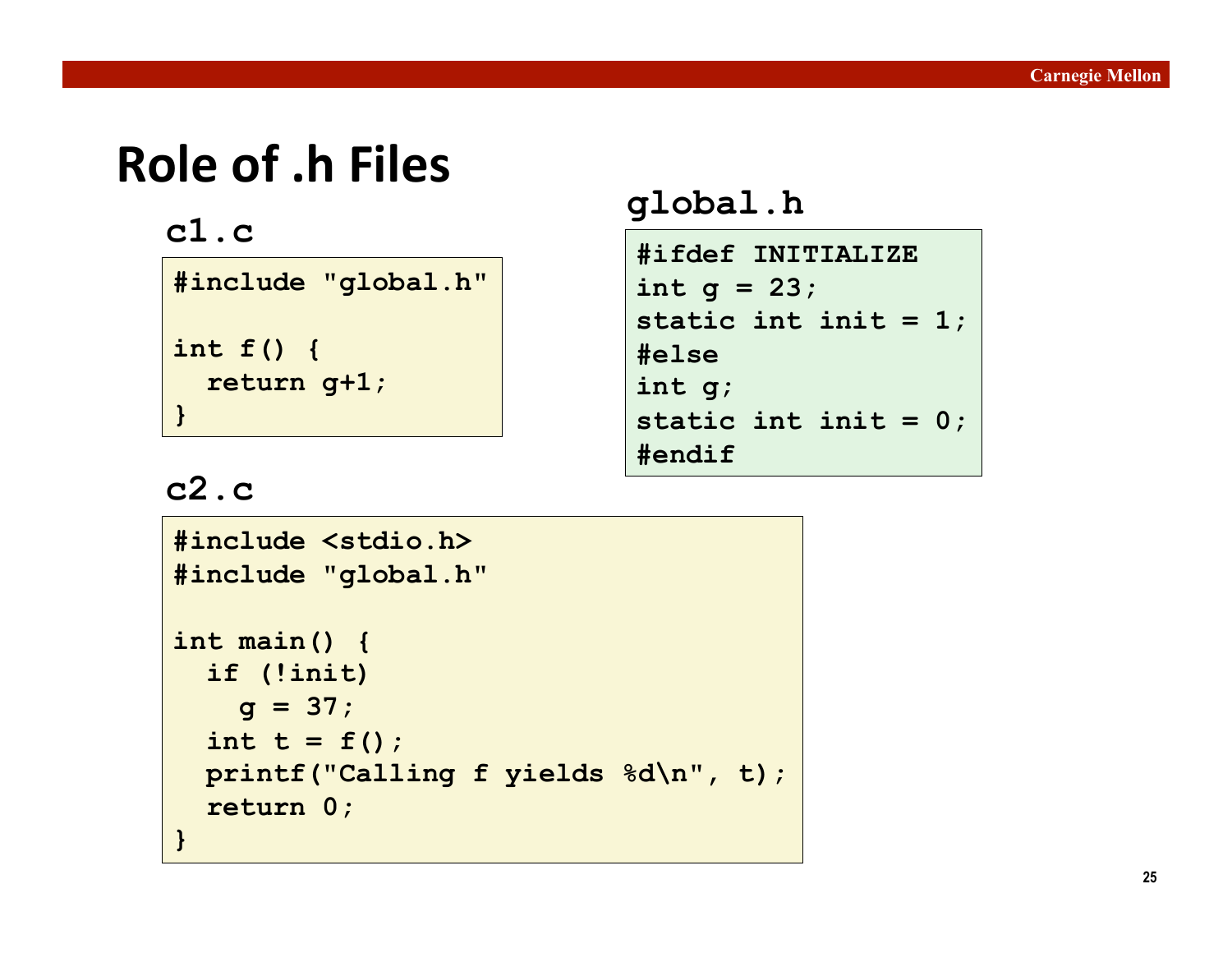### **Running&Preprocessor&**

**c1.c global.h**



**#include causes C preprocessor to insert file verbatim**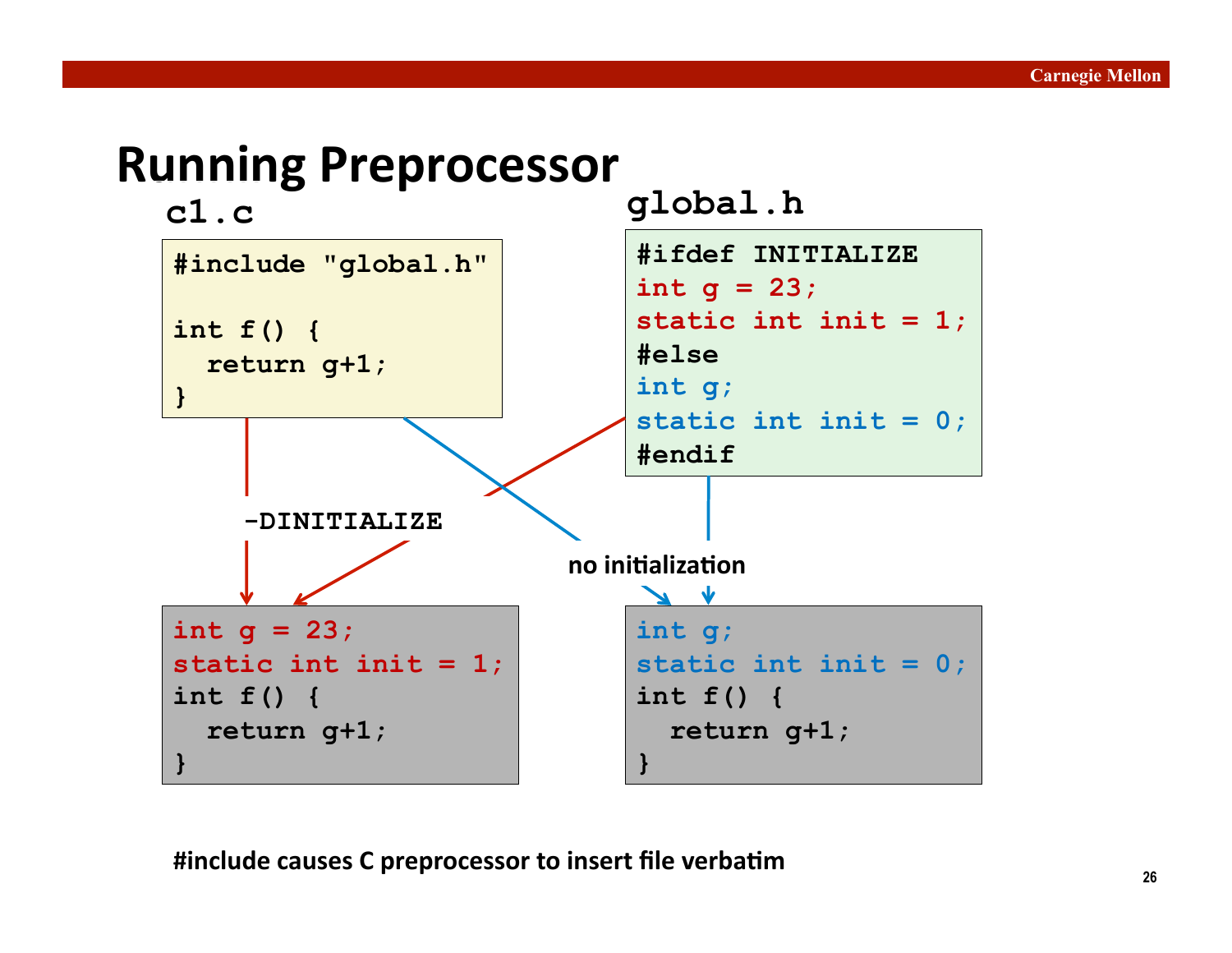# **Role of .h Files (cont.)**

| #include "global.h" |
|---------------------|
| int $f()$ {         |
| return $q+1$ ;      |
|                     |

**c1.c global.h**

```
#ifdef INITIALIZE 
int g = 23; 
static int init = 1; 
#else 
int g; 
static int init = 0; 
#endif
```
### **c2.c**

**#include <stdio.h> #include "global.h" int main() { if (!init)**   $q = 37;$ int  $t = f()$ ;  **printf("Calling f yields %d\n", t); return 0; }** 

```
What happens:
gcc -o p c1.c c2.c 
   &??&
gcc -o p c1.c c2.c \ 
   -DINITIALIZE 
   &??&
```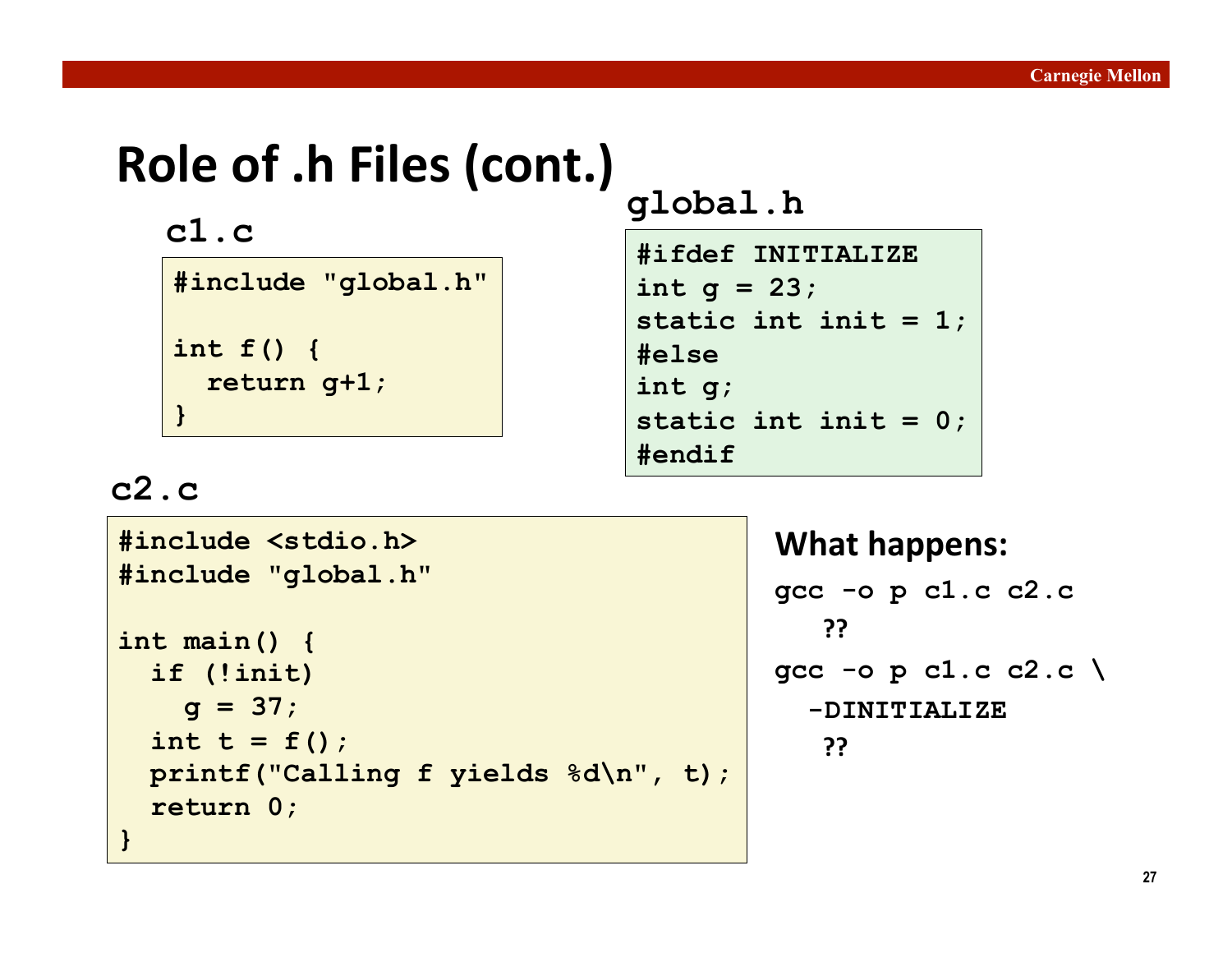# **Global Variables**

**Avoid if you can** 

### $\blacksquare$  Otherwise

- **Use static** if you can
- Initialize if you define a global variable
- Use extern if you use external global variable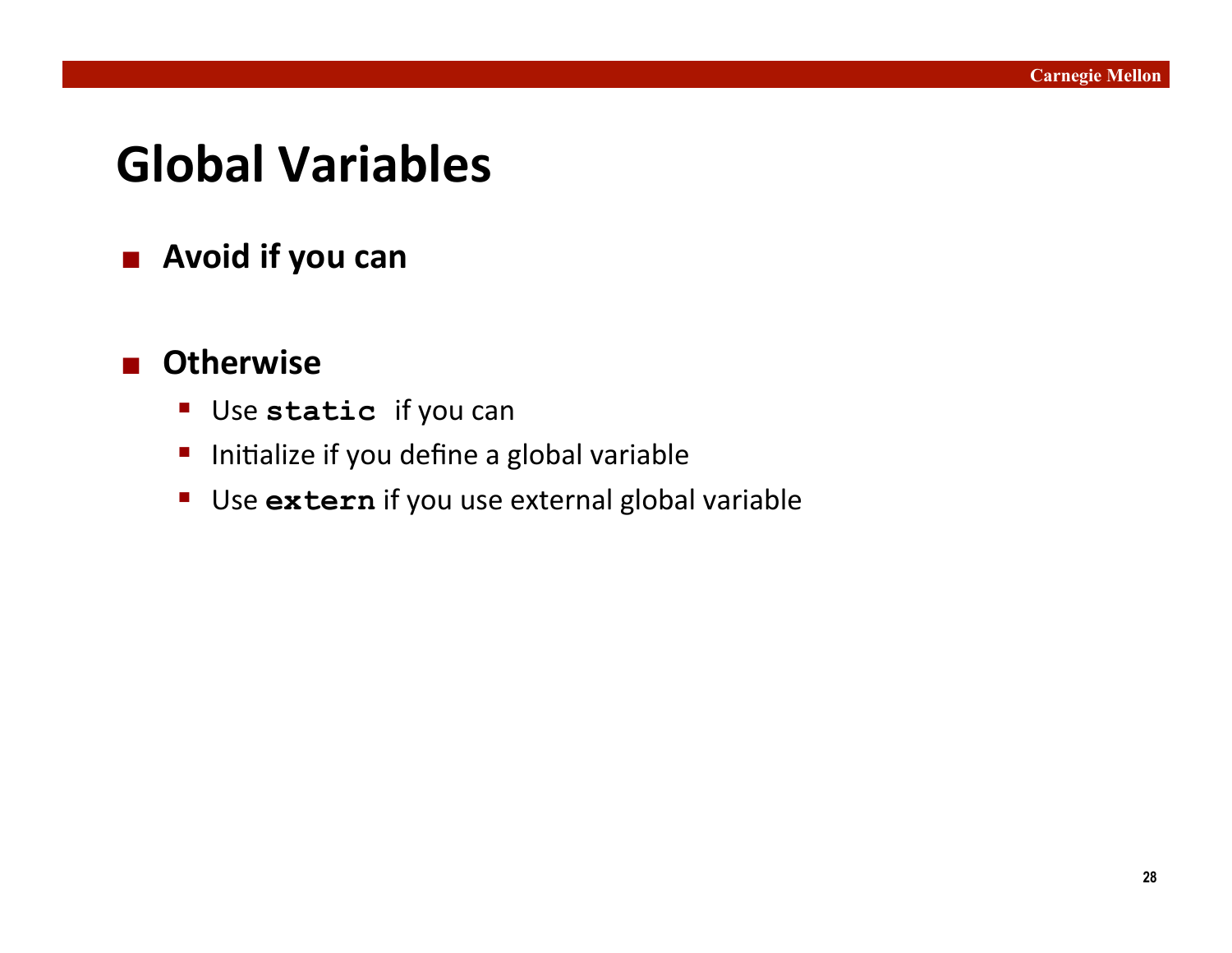# **Packaging Commonly Used Functions**

### How to package functions commonly used by programmers?

Math, I/O, memory management, string manipulation, etc.

#### Awkward, given the linker framework so far:

- **Option 1:** Put all functions into a single source file
	- Programmers link big object file into their programs
	- Space and time inefficient
- **Option 2:** Put each function in a separate source file
	- Programmers explicitly link appropriate binaries into their programs'
	- More efficient, but burdensome on the programmer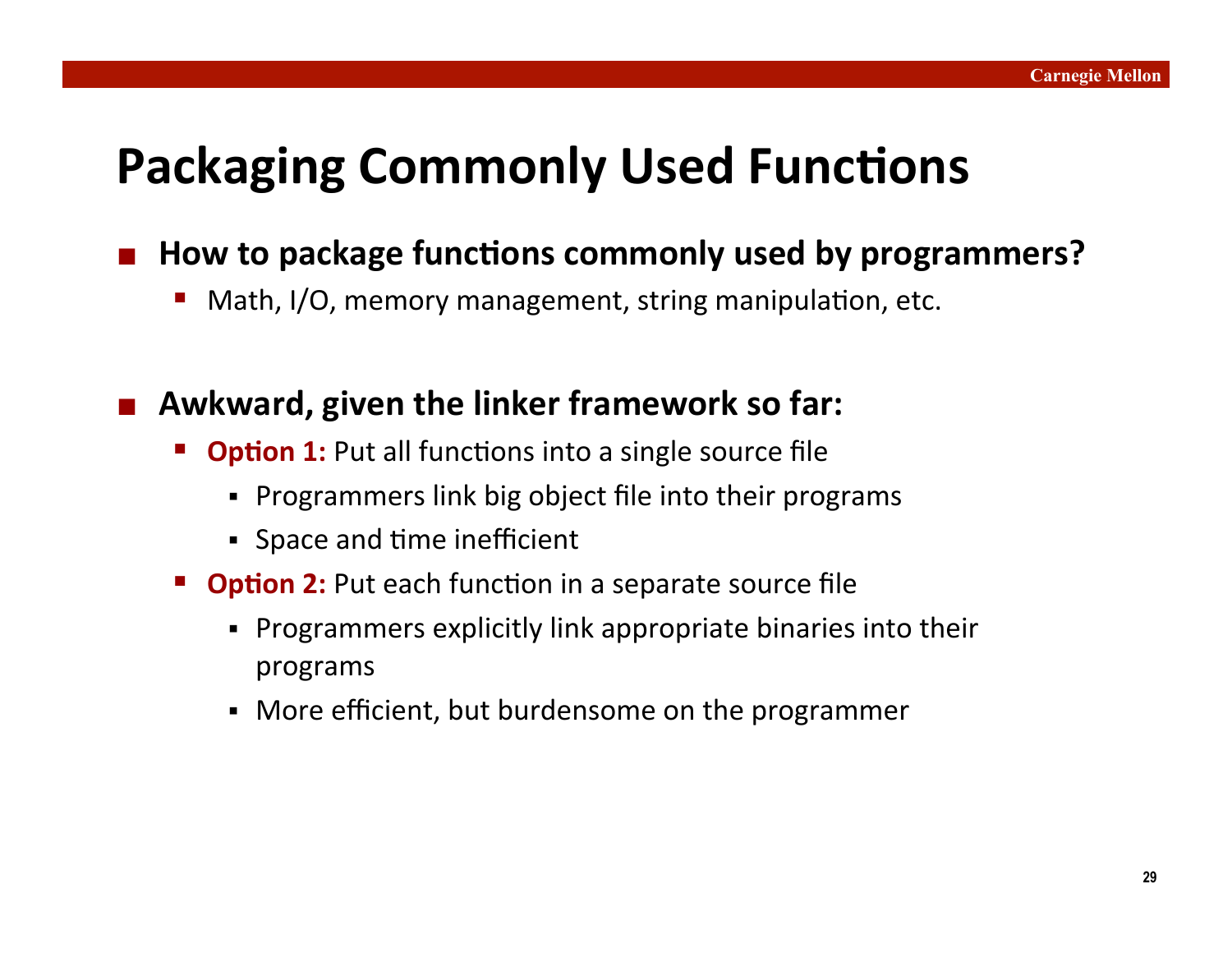# **Solution: Static Libraries**

### ■ Static libraries (.a archive files)

- Concatenate related relocatable object files into a single file with an index (called an *archive*).
- **Enhance linker so that it tries to resolve unresolved external references** by looking for the symbols in one or more archives.
- If an archive member file resolves reference, link it into the executable.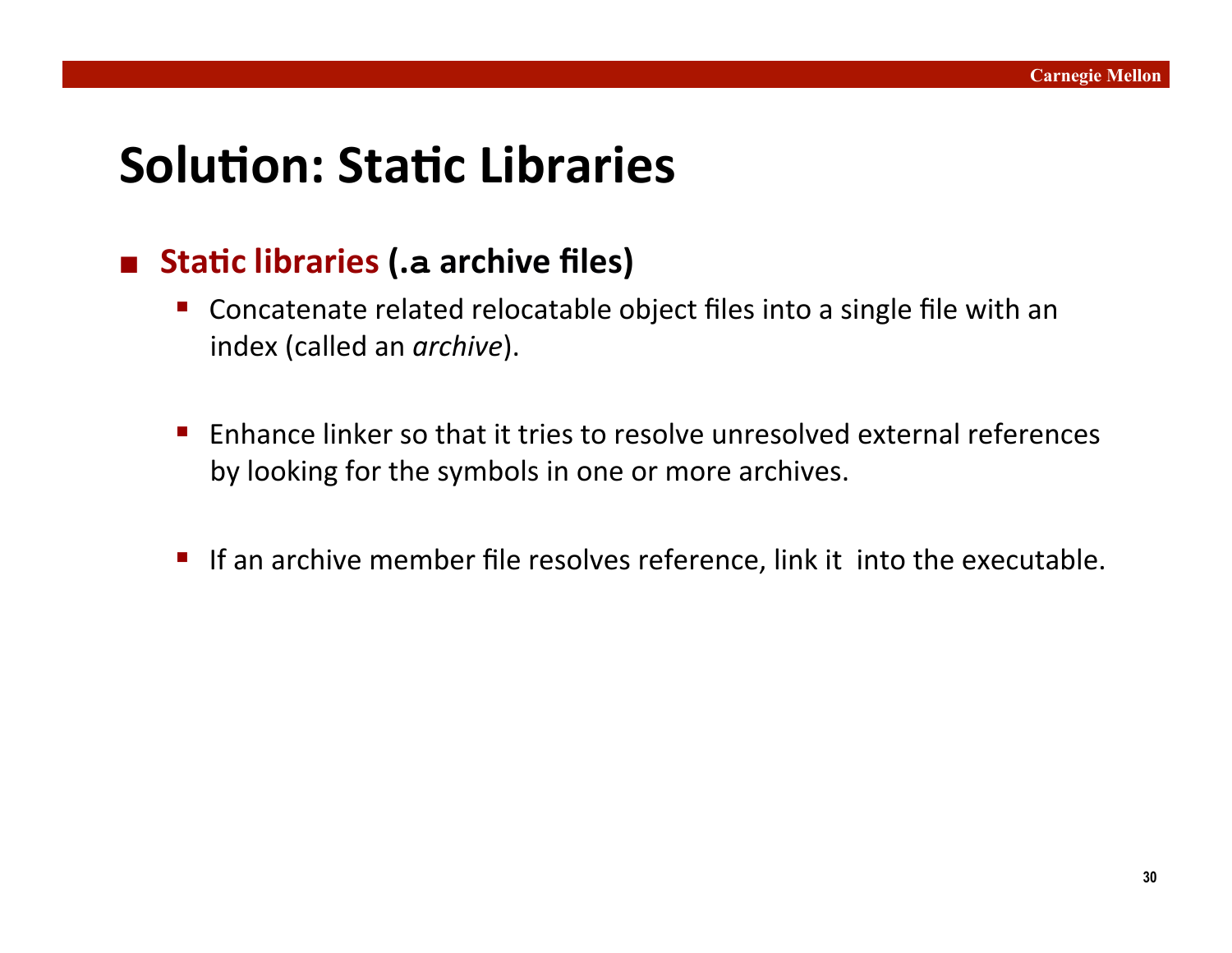### **Creating Static Libraries**



- **Archiver allows incremental updates**
- **Recompile function that changes and replace .o file in archive.**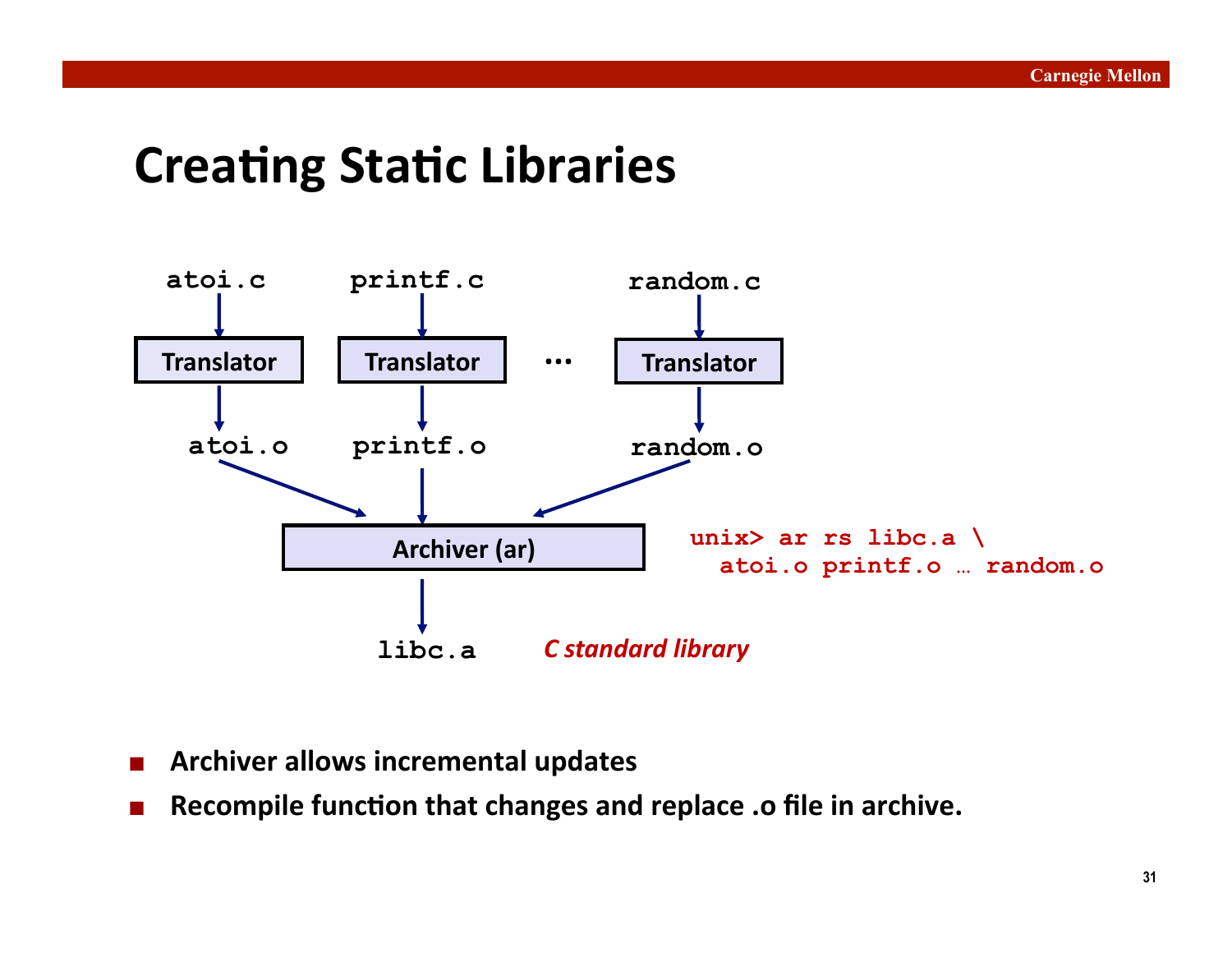# **Commonly Used Libraries**

#### **libc.a** (the C standard library)

- 8 MB archive of 1392 object files.
- $\blacksquare$  I/O, memory allocation, signal handling, string handling, data and time, random numbers, integer math

#### **libm.a** (the C math library)

- 1 MB archive of 401 object files.
- floating point math (sin, cos, tan,  $log$ , exp, sqrt, ...)

```
% ar -t /usr/lib/libc.a | sort 
… 
fork.o 
… 
fprintf.o 
fpu_control.o 
fputc.o 
freopen.o 
fscanf.o 
fseek.o 
fstab.o 
… 
                                         % ar -t /usr/lib/libm.a | sort 
                                         … 
                                         e_acos.o 
                                         e_acosf.o 
                                         e_acosh.o 
                                         e_acoshf.o 
                                         e_acoshl.o 
                                         e_acosl.o 
                                         e_asin.o 
                                         e_asinf.o 
                                         e_asinl.o 
                                         …
```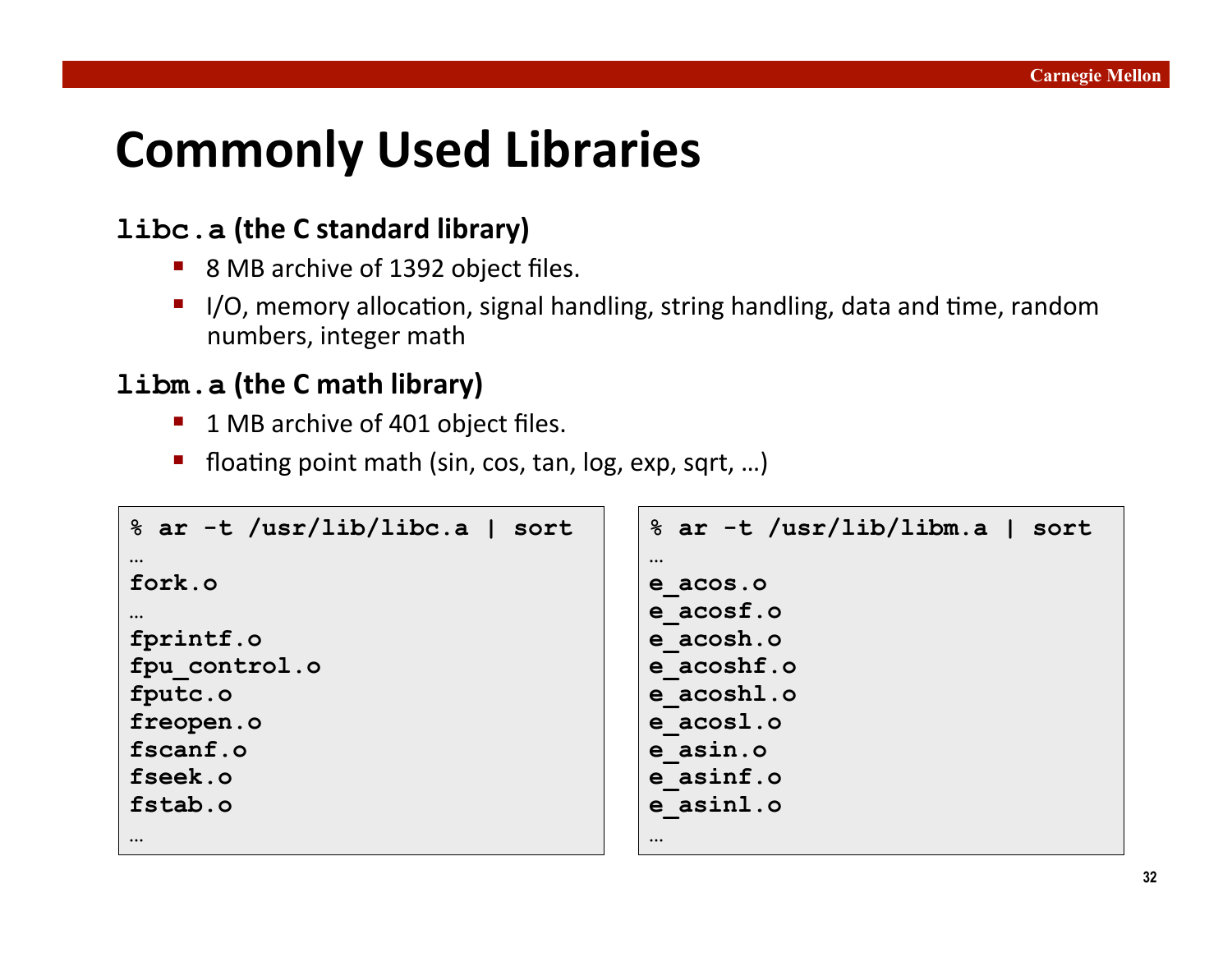### **Linking with Static Libraries**

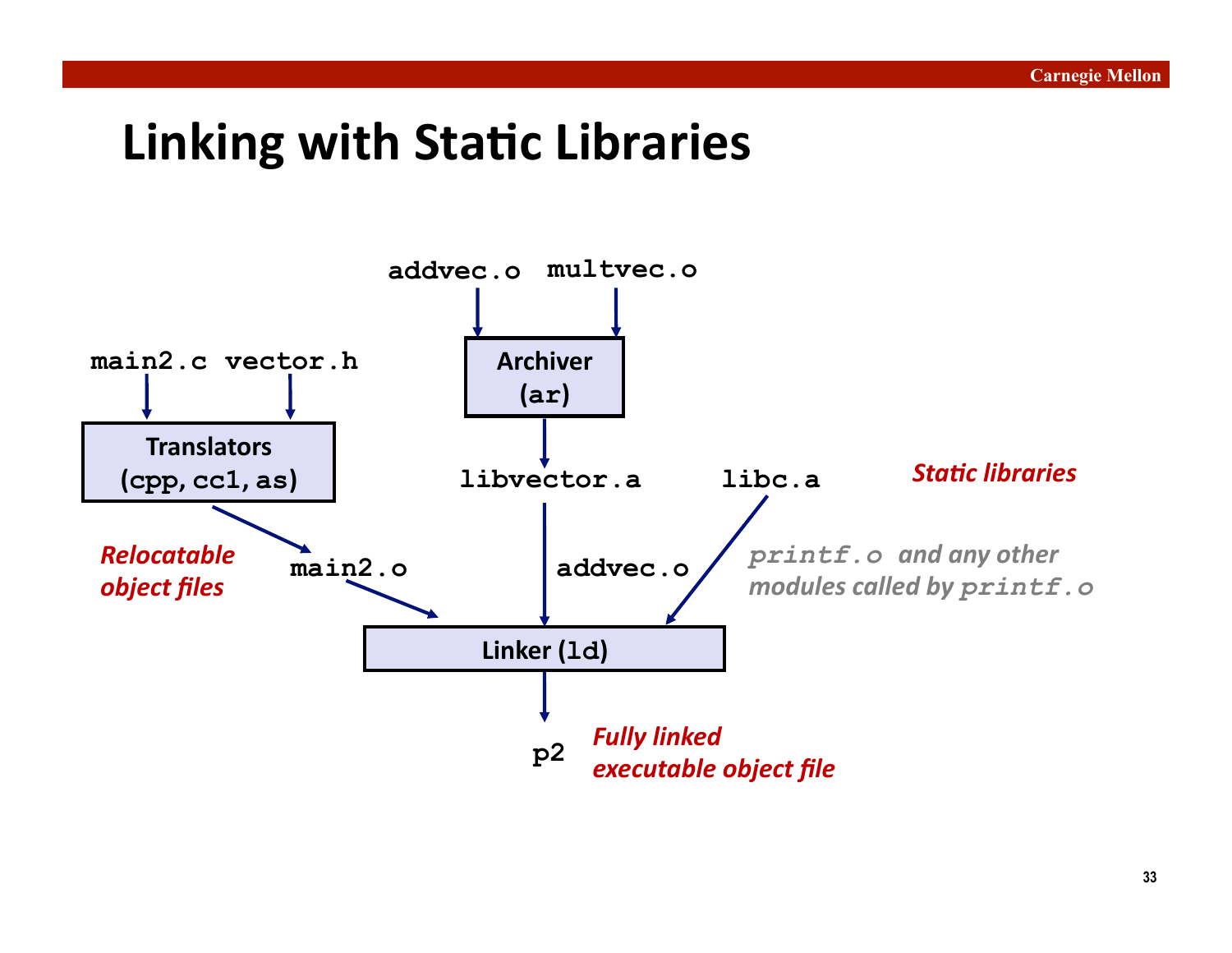### **Using Static Libraries**

### Linker's algorithm for resolving external references:

- **Scan . o** files and **. a** files in the command line order.
- During the scan, keep a list of the current unresolved references.
- **As each new . o** or **. a** file, *obj*, is encountered, try to resolve each unresolved reference in the list against the symbols defined in *obj*.
- If any entries in the unresolved list at end of scan, then error.

#### **Problem:**

- Command line order matters!
- Moral: put libraries at the end of the command line.

```
unix> gcc -L. libtest.o -lmine 
unix> gcc -L. -lmine libtest.o 
libtest.o: In function `main': 
libtest.o(.text+0x4): undefined reference to `libfun'
```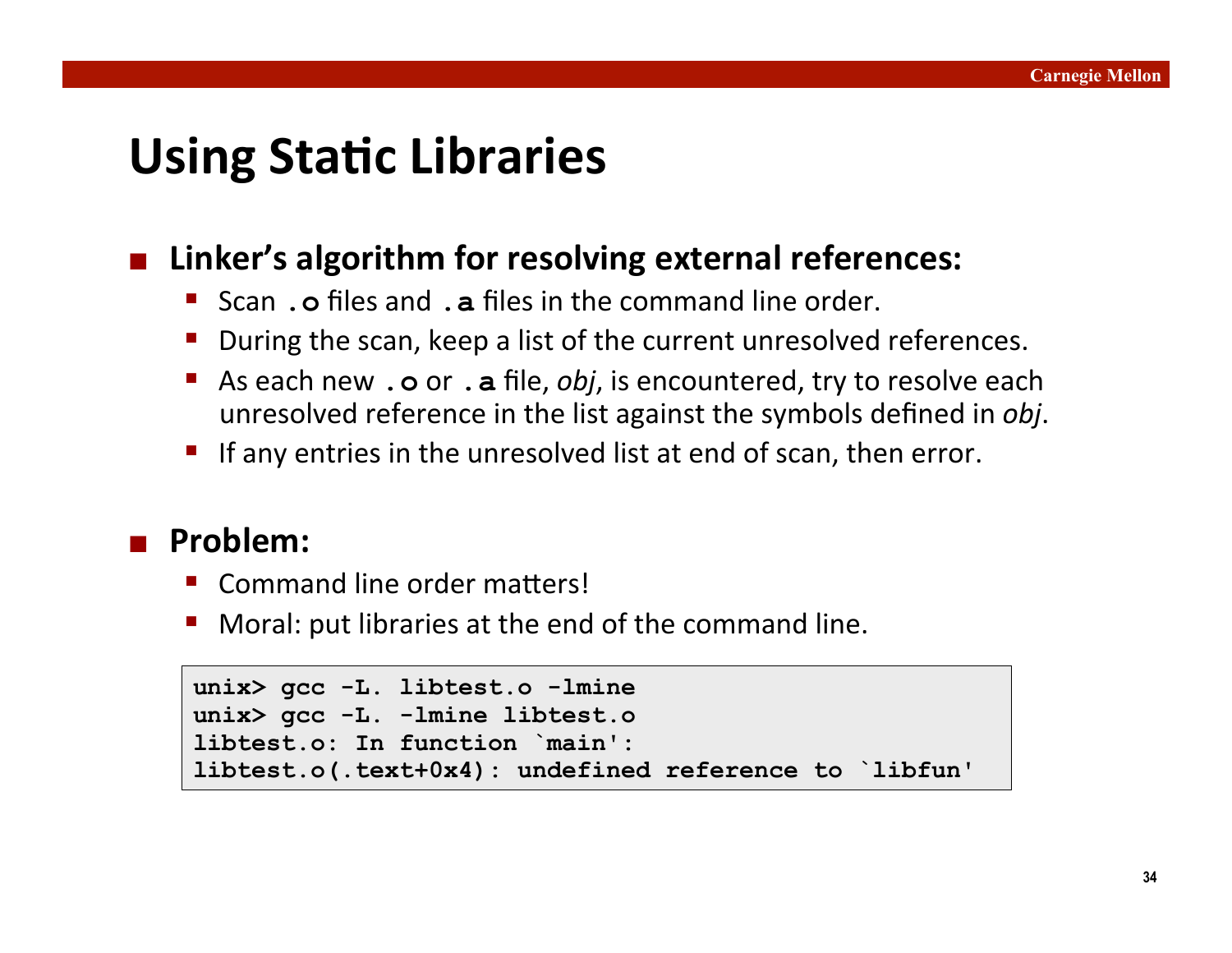**Memory&**

# **Loading Executable Object Files**

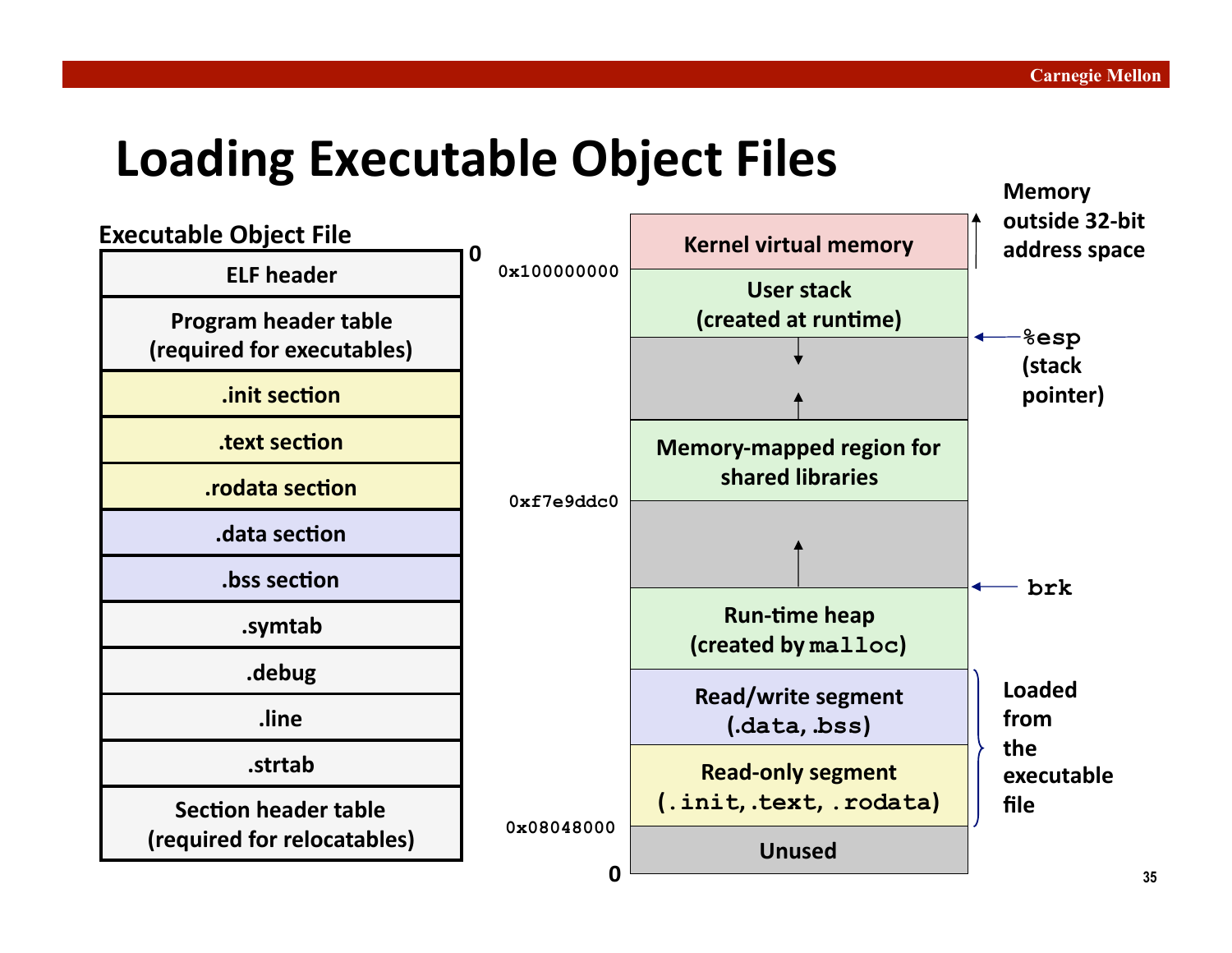### **Shared Libraries**

### **E** Static libraries have the following disadvantages:

- Duplication in the stored executables (every function need std libc)
- Duplication in the running executables
- Minor bug fixes of system libraries require each application to explicitly relink

### **Modern solution: Shared Libraries**

- Object files that contain code and data that are loaded and linked into an application *dynamically*, at either *load-time* or *run-time*
- Also called: dynamic link libraries, DLLs, . so files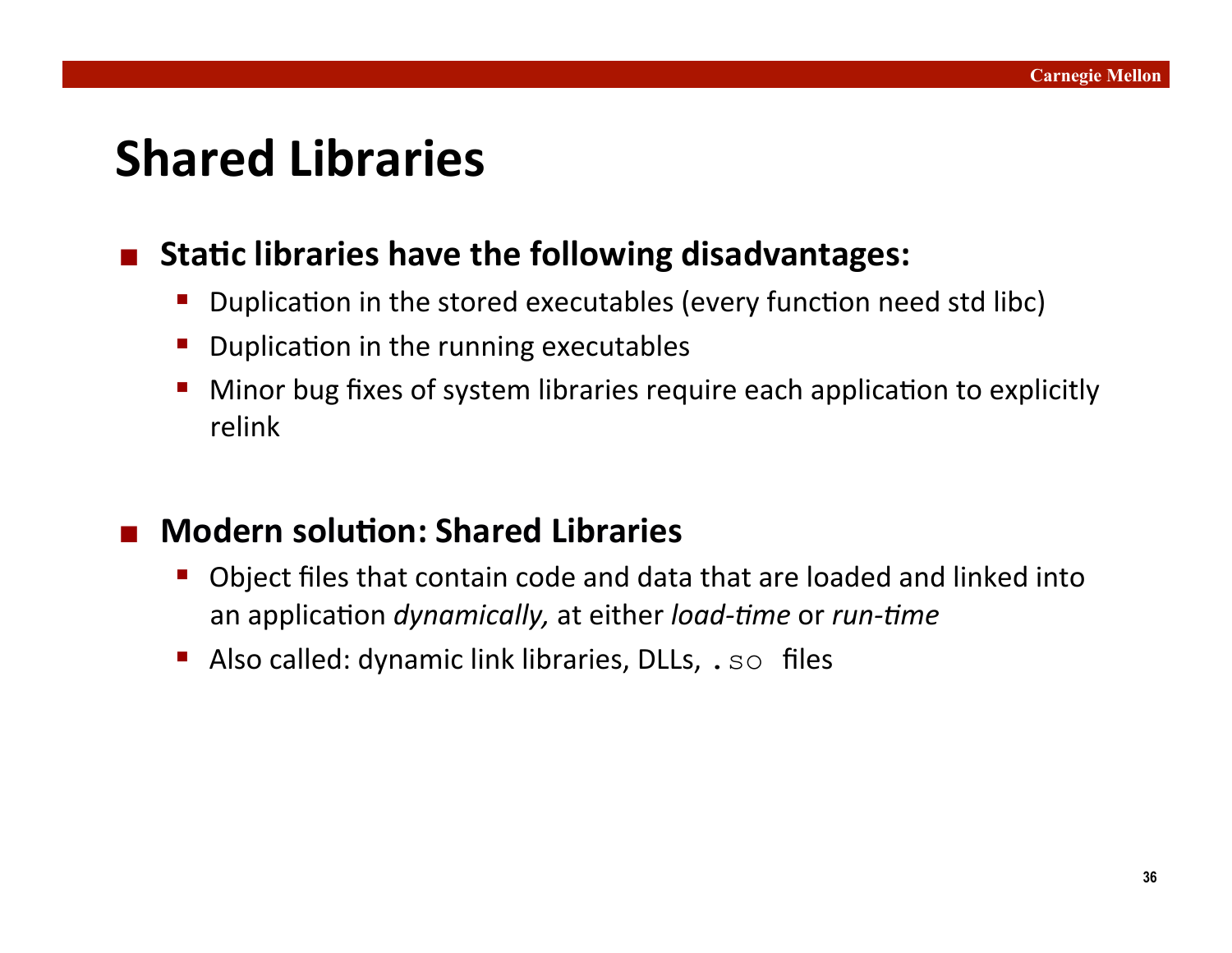# Shared Libraries (cont.)

- **Dynamic linking can occur when executable is first loaded** and run (load-time linking).
	- Common case for Linux, handled automatically by the dynamic linker (**ld-linux.so**).'
	- **Standard C library (libc.so)** usually dynamically linked.

**Dynamic linking can also occur after program has begun (run-time linking).** 

- In Linux, this is done by calls to the **dlopen ()** interface.
	- Distributing software.
	- High-performance web servers.
	- Runtime library interpositioning.

### Shared library routines can be shared by multiple processes.

More on this when we learn about virtual memory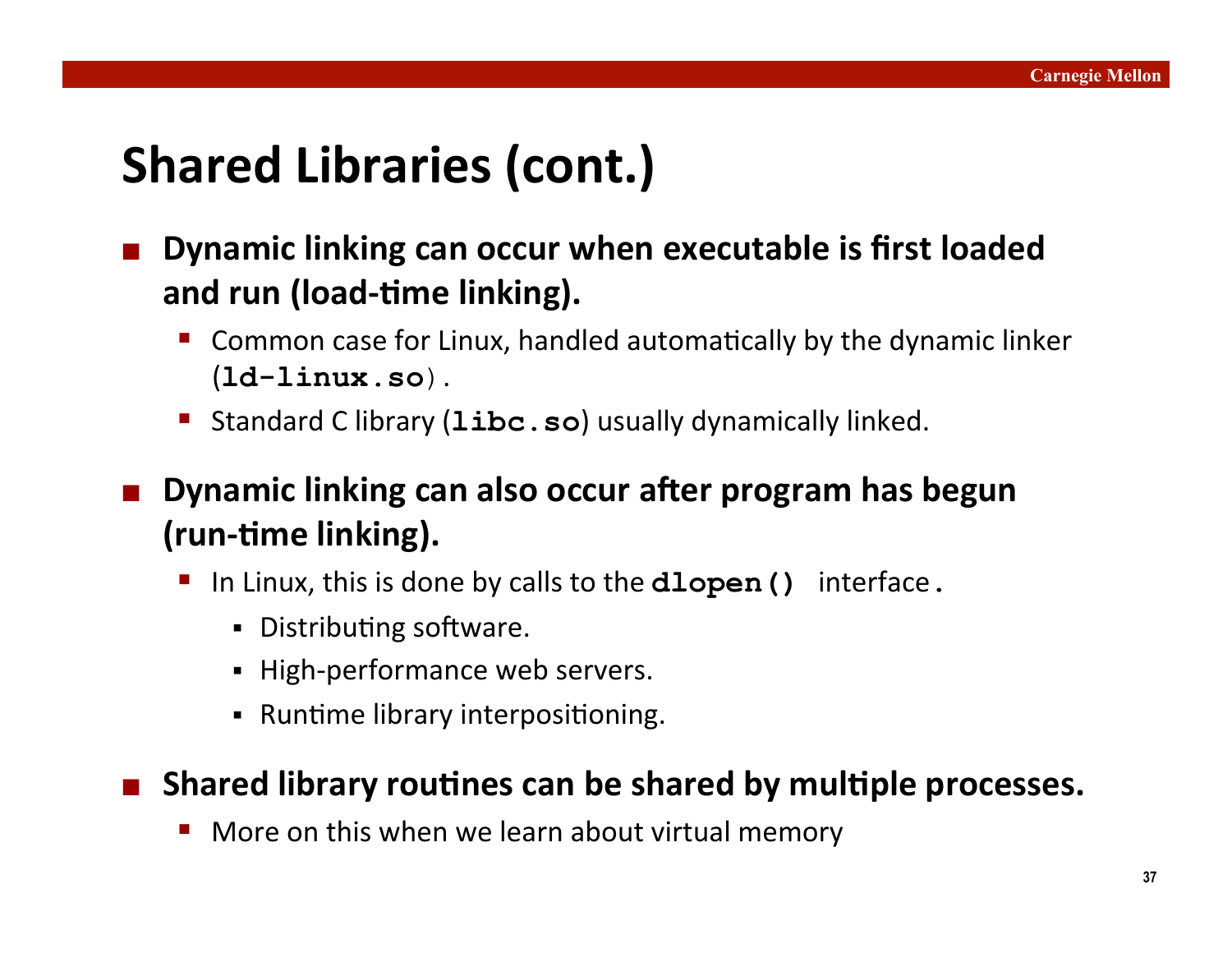### **Dynamic Linking at Load-time**

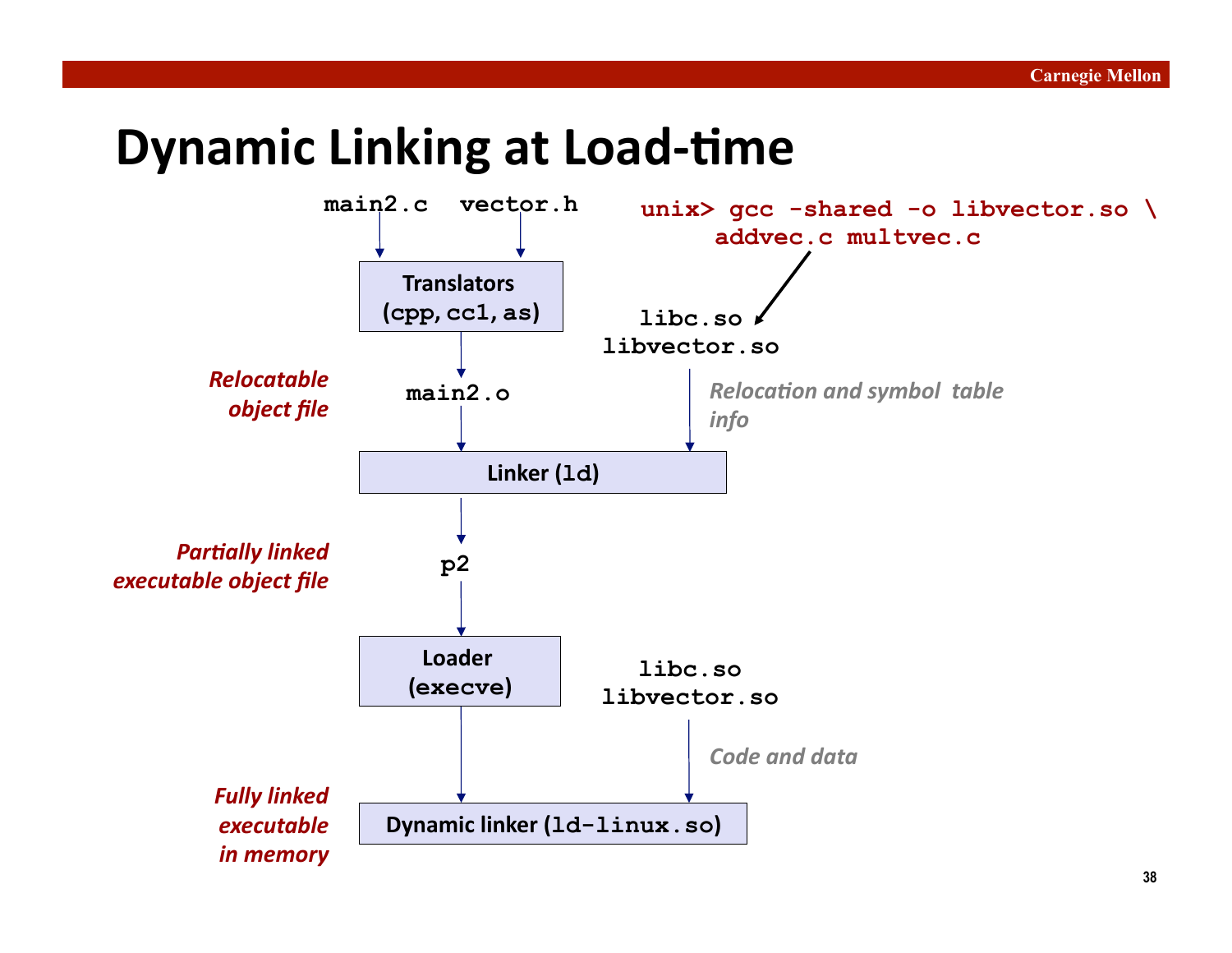### **Dynamic Linking at Run-time**

```
#include <stdio.h> 
#include <dlfcn.h> 
int x[2] = \{1, 2\};
int y[2] = \{3, 4\};
int z[2]; 
int main() 
{ 
    void *handle; 
     void (*addvec)(int *, int *, int *, int); 
     char *error; 
     /* dynamically load the shared lib that contains addvec() */ 
    handle = dlopen("./libvector.so", RTLD LAZY);
     if (!handle) { 
                 fprintf(stderr, "%s\n", dlerror()); 
                 exit(1); 
     }
```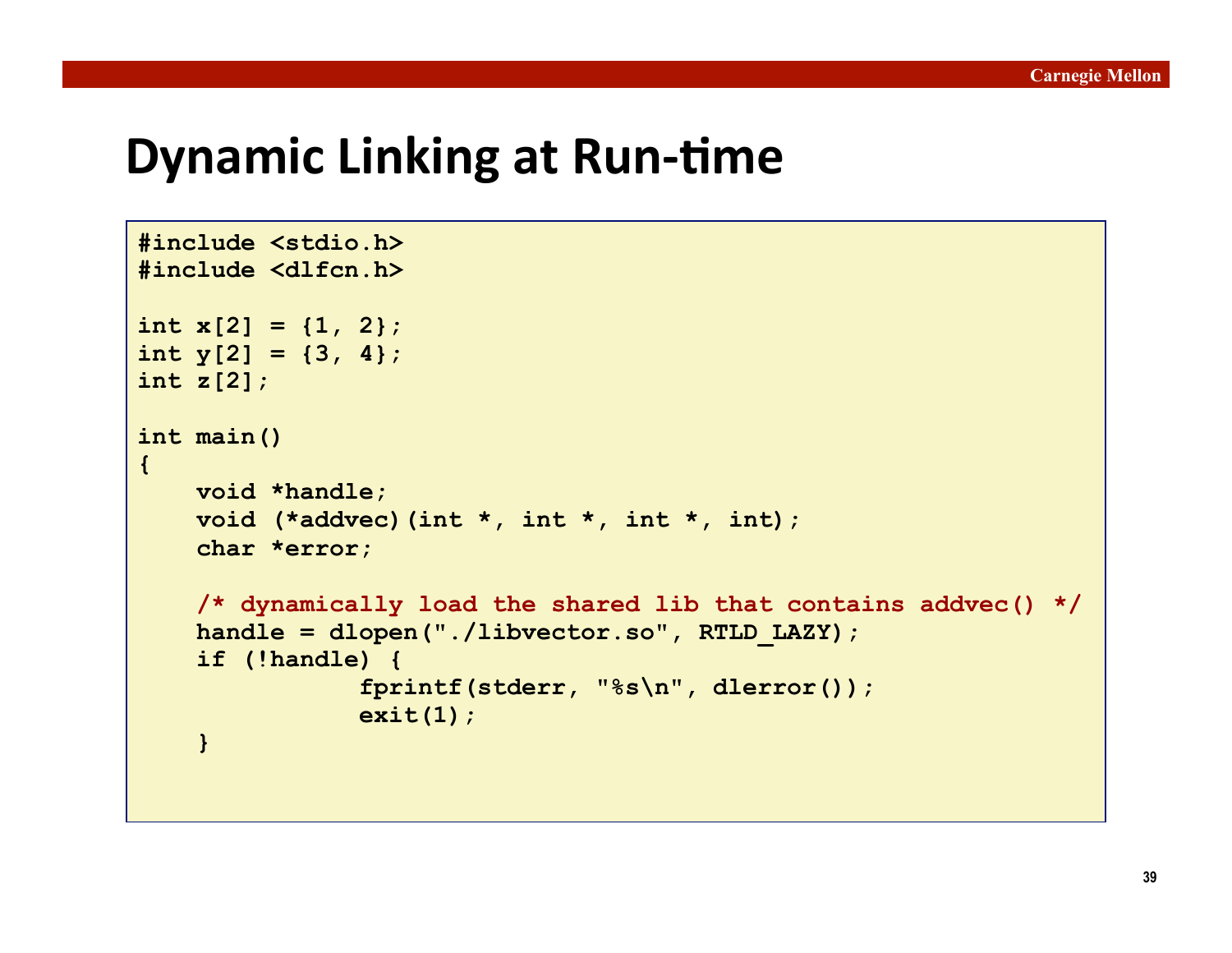### **Dynamic Linking at Run-time**

```
 ... 
     /* get a pointer to the addvec() function we just loaded */ 
     addvec = dlsym(handle, "addvec"); 
     if ((error = dlerror()) != NULL) { 
                 fprintf(stderr, "%s\n", error); 
                 exit(1); 
     } 
     /* Now we can call addvec() just like any other function */ 
     addvec(x, y, z, 2); 
    printf("z = [%d %d]\n", z[0], z[1]); 
     /* unload the shared library */ 
     if (dlclose(handle) < 0) { 
                 fprintf(stderr, "%s\n", dlerror()); 
                 exit(1); 
     } 
     return 0; 
}
```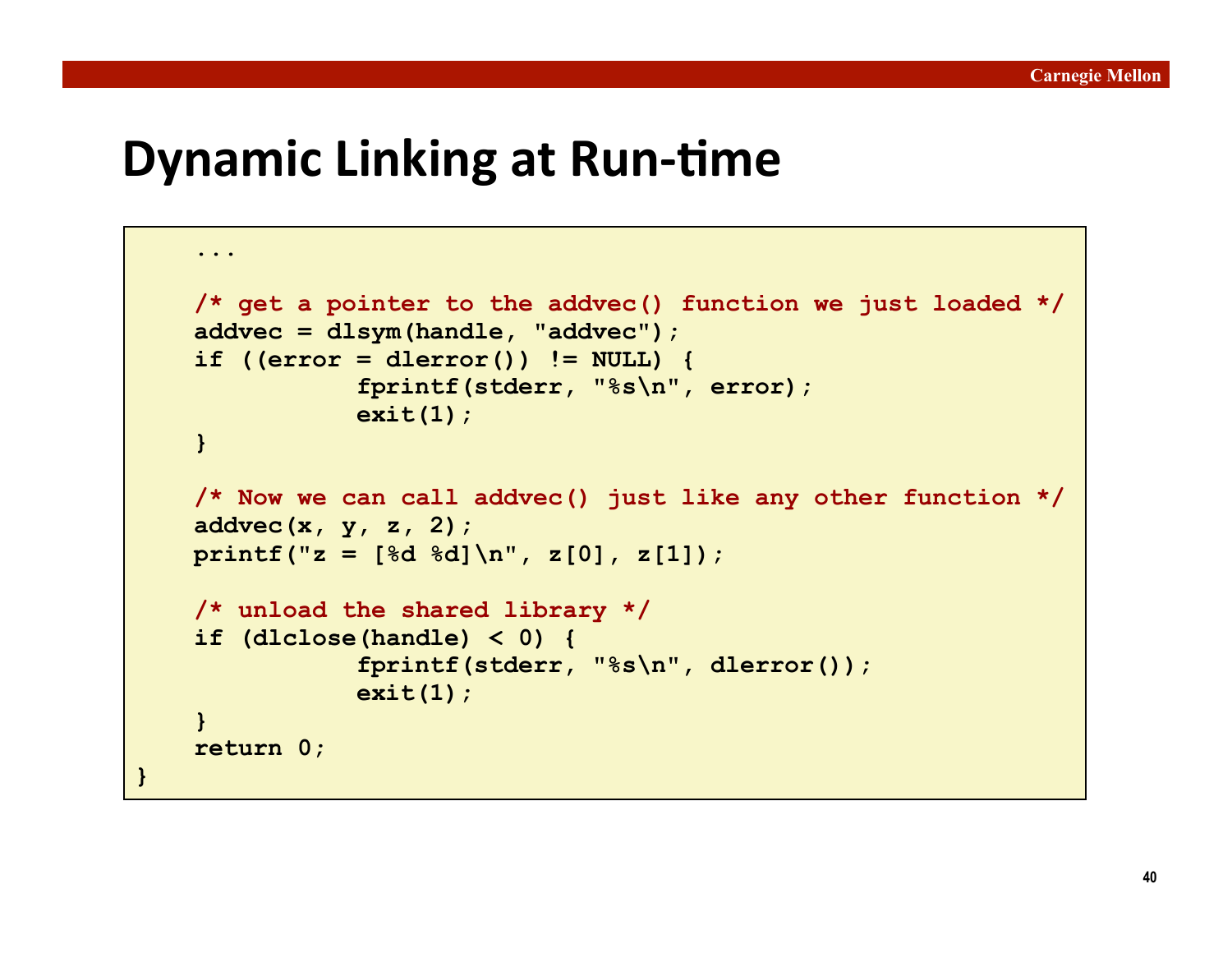# **Today&**

### **Linking**

**E** Case study: Library interpositioning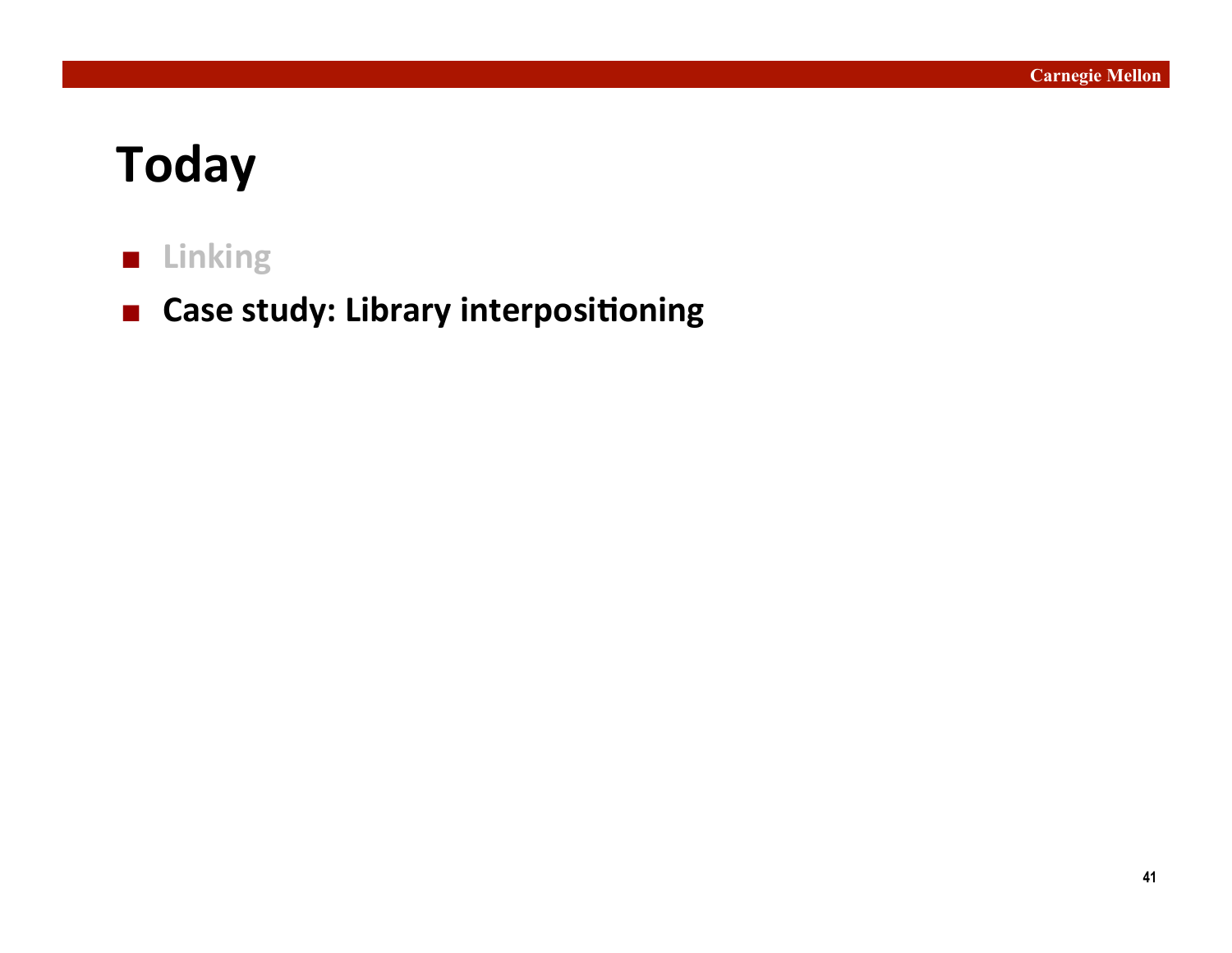# **Case Study: Library Interpositioning**

Library interpositioning : powerful linking technique that **allows&programmers&to&intercept&calls&to&arbitrary&** functions

### **Interpositioning can occur at:**

- Compile time: When the source code is compiled
- Link time: When the relocatable object files are statically linked to form an executable object file
- $\blacksquare$  Load/run time: When an executable object file is loaded into memory, dynamically linked, and then executed.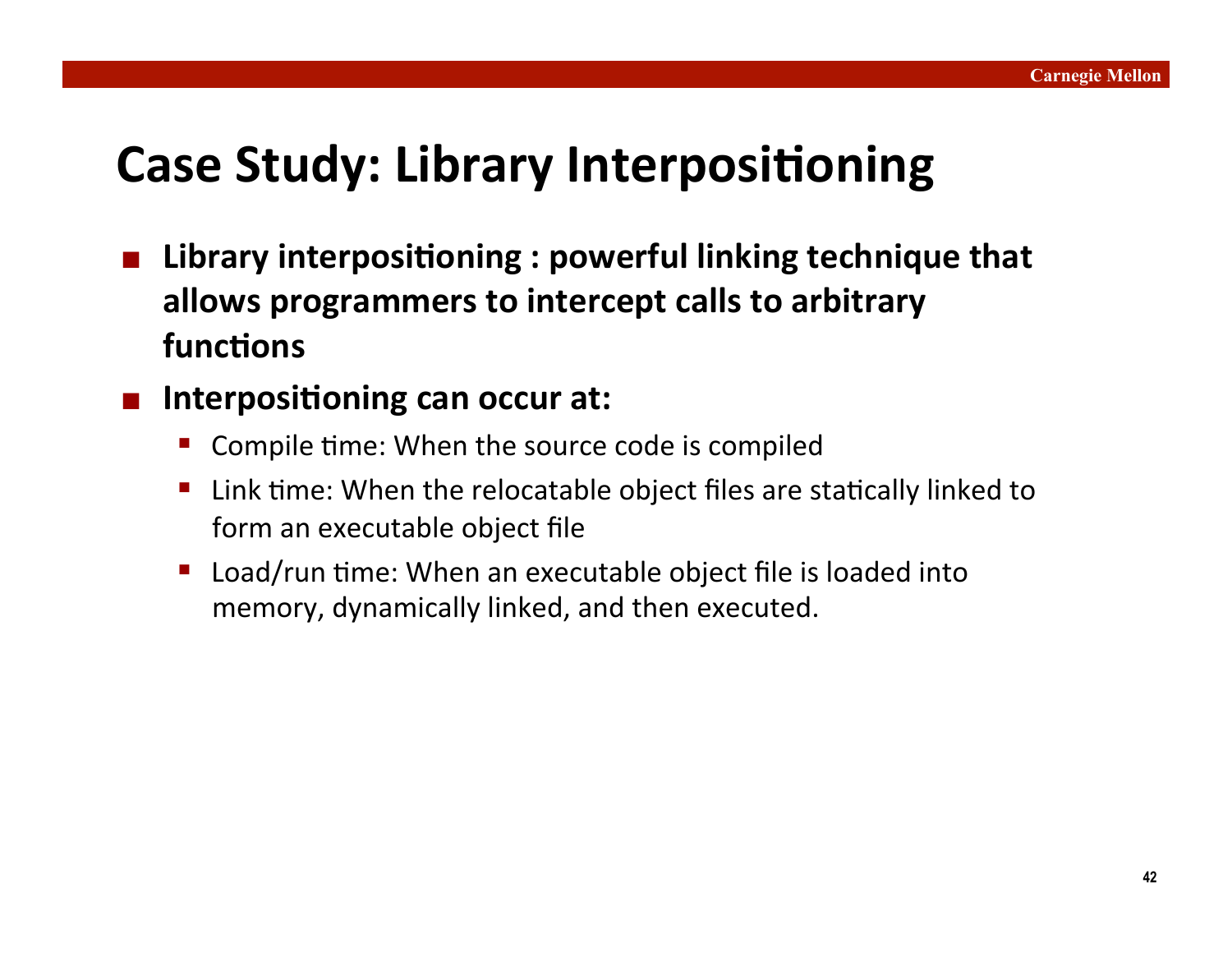# **Some Interpositioning Applications**

### **Security**

- Confinement (sandboxing)
	- Interpose calls to libc functions.
- $\blacksquare$  Behind the scenes encryption
	- Automatically encrypt otherwise unencrypted network connections.

### **Monitoring and Profiling**

- Count number of calls to functions
- Characterize call sites and arguments to functions
- Malloc tracing
	- Detecting memory leaks
	- **Generating address traces**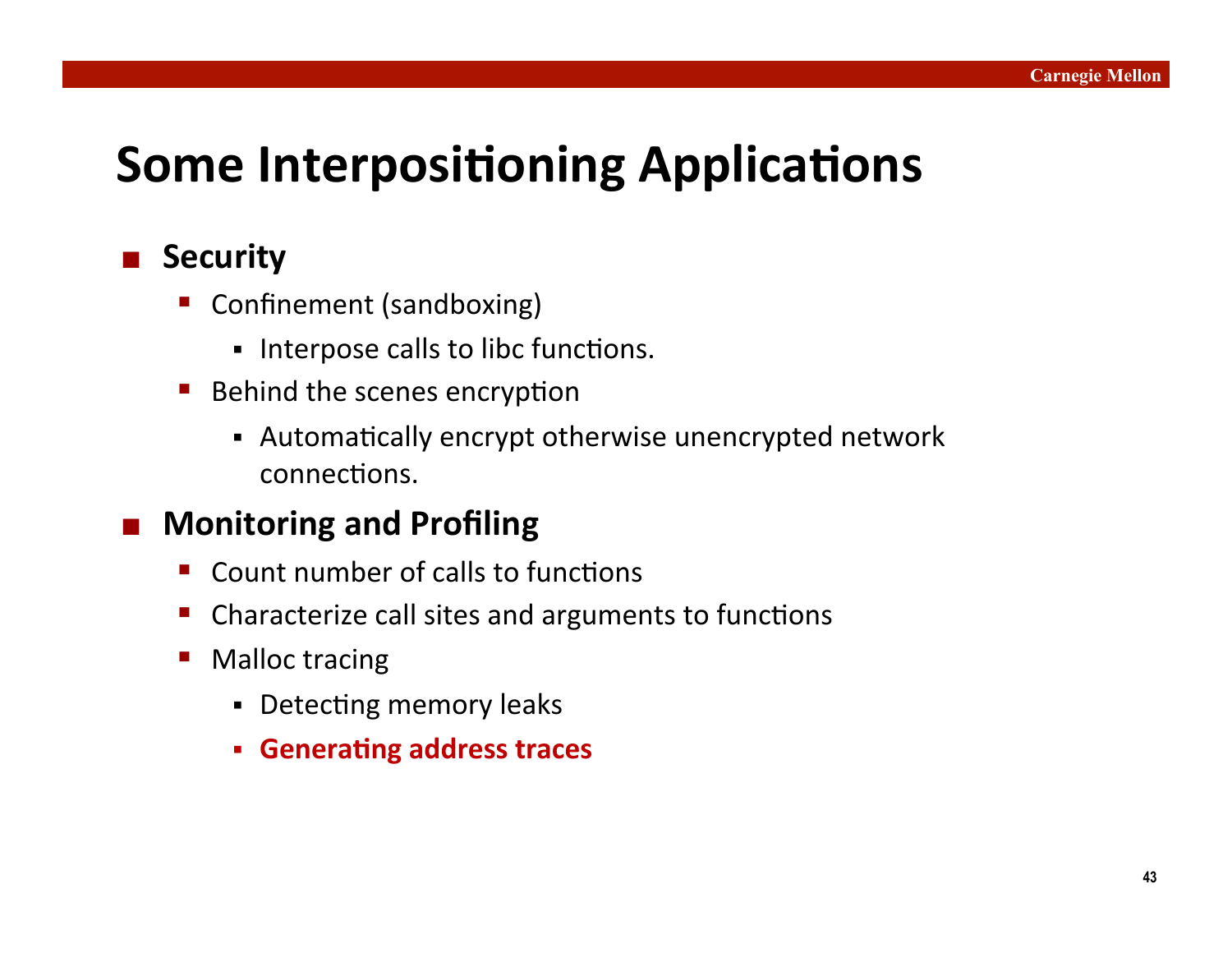### **Example program**

```
#include <stdio.h> 
#include <stdlib.h> 
#include <malloc.h> 
int main() 
{ 
     free(malloc(10)); 
     printf("hello, world\n"); 
     exit(0); 
} 
                         hello.c
```
- **Goal: trace the addresses** and sizes of the allocated and freed blocks, without modifying the source code.
- **E** Three solutions: interpose **on&the&lib malloc&and& free functions at compile fime, link time, and load/** run time.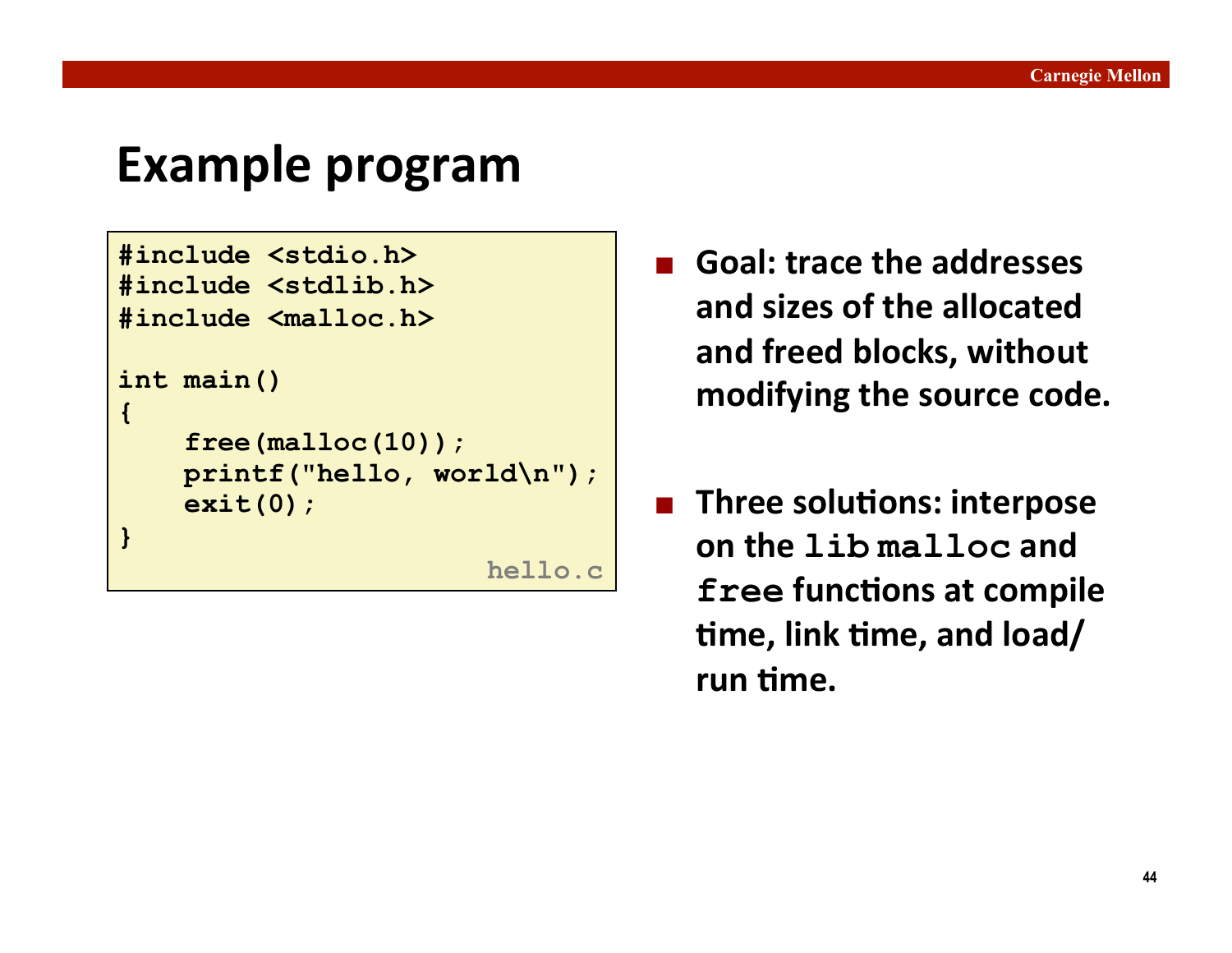**45**

### **Compile-time Interpositioning**

```
#ifdef COMPILETIME 
/* Compile-time interposition of malloc and free using C 
  * preprocessor. A local malloc.h file defines malloc (free) 
  * as wrappers mymalloc (myfree) respectively. 
  */ 
#include <stdio.h> 
#include <malloc.h> 
/* 
  * mymalloc - malloc wrapper function 
  */ 
void *mymalloc(size_t size, char *file, int line) 
{ 
    void *ptr = malloc(size); 
    printf("%s:%d: malloc(%d)=%p\n", file, line, (int)size, 
ptr); 
     return ptr; 
} mymalloc.c
```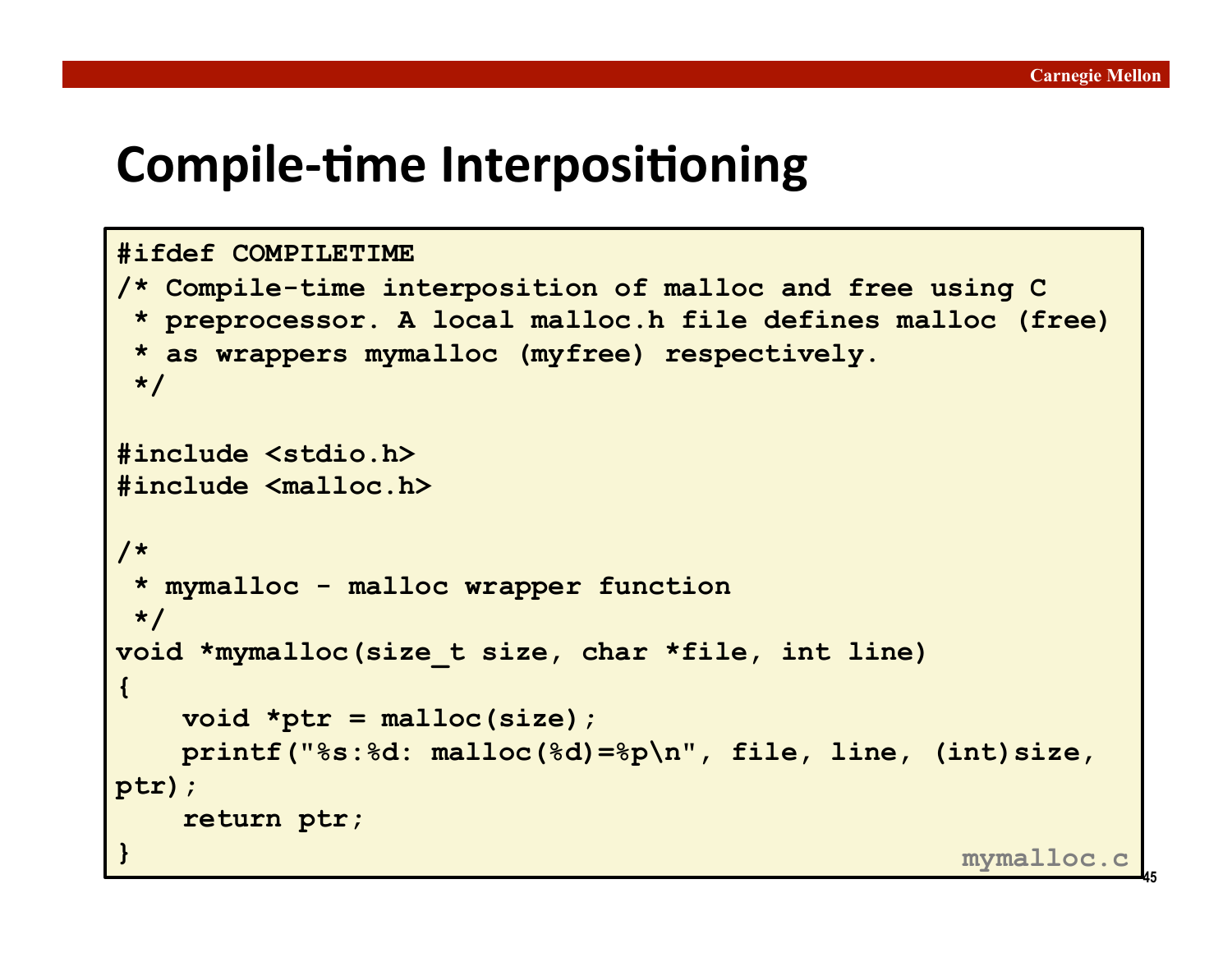### **Compile-time Interpositioning**

```
#define malloc(size) mymalloc(size, __FILE__, __LINE__ ) 
#define free(ptr) myfree(ptr, __FILE__, __LINE__ ) 
void *mymalloc(size_t size, char *file, int line); 
void myfree(void *ptr, char *file, int line); 
                                                      malloc.h
```

```
linux> make helloc
gcc -O2 -Wall -DCOMPILETIME -c mymalloc.c
gcc -O2 -Wall -I. -o helloc hello.c mymalloc.o
linux> make runc
./helloc
hello.c:7: malloc(10)=0x501010 
hello.c:7: free(0x501010) 
hello, world
```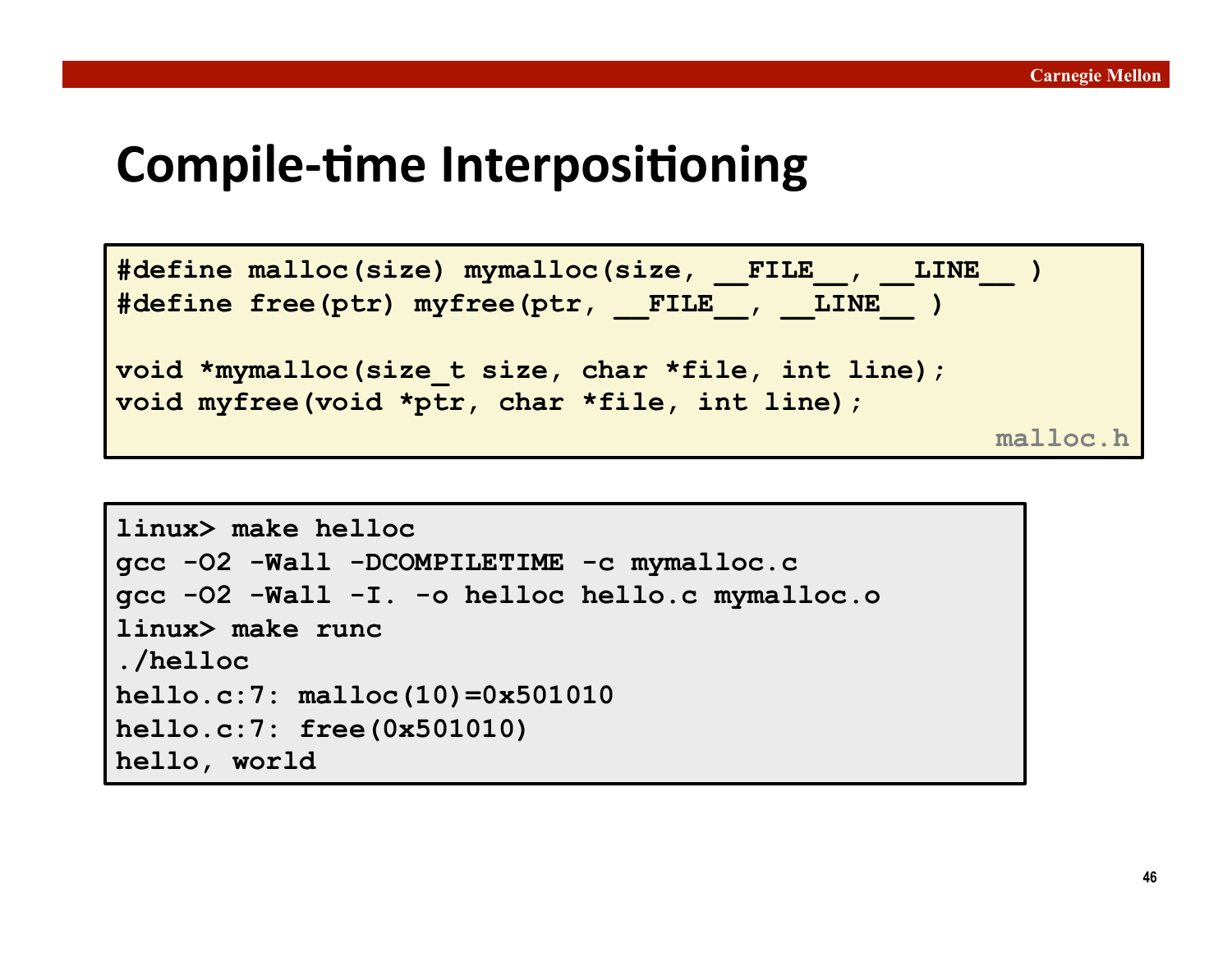### **Link-time Interpositioning**

```
#ifdef LINKTIME 
/* Link-time interposition of malloc and free using the 
static linker's (ld) "--wrap symbol" flag. */ 
#include <stdio.h> 
void * real malloc(size t size);
void real free(void *ptr);
/* 
  * __wrap_malloc - malloc wrapper function 
  */ 
void *__wrap_malloc(size_t size) 
{ 
    void *ptr = __real_malloc(size); 
   printf("malloc(%d) = %p\nu", (int) size, ptr); return ptr; 
} mymalloc.c
```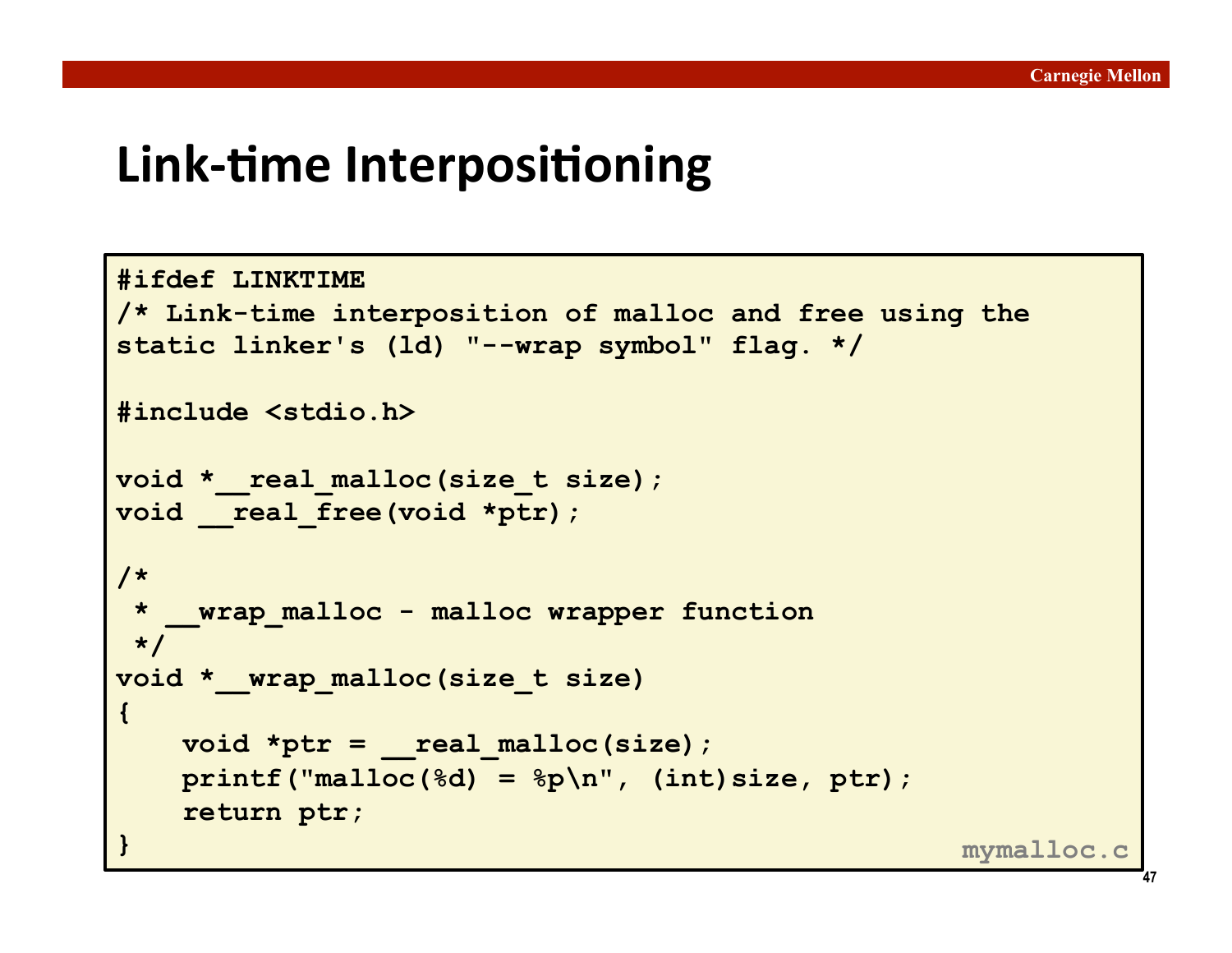### **Link-time Interpositioning**

```
linux> make hellol
gcc -O2 -Wall -DLINKTIME -c mymalloc.c
gcc -O2 -Wall -Wl,--wrap,malloc -Wl,--wrap,free \ 
-o hellol hello.c mymalloc.o
linux> make runl
./hellol
malloc(10) = 0x501010 
free(0x501010) 
hello, world
```
- **E** The "-Wl" flag passes argument to linker
- **Telling linker "--wrap, malloc" tells it to resolve references in a special way:** 
	- Refsto malloc should be resolved as vrap malloc
	- Refsto real malloc should be resolved as malloc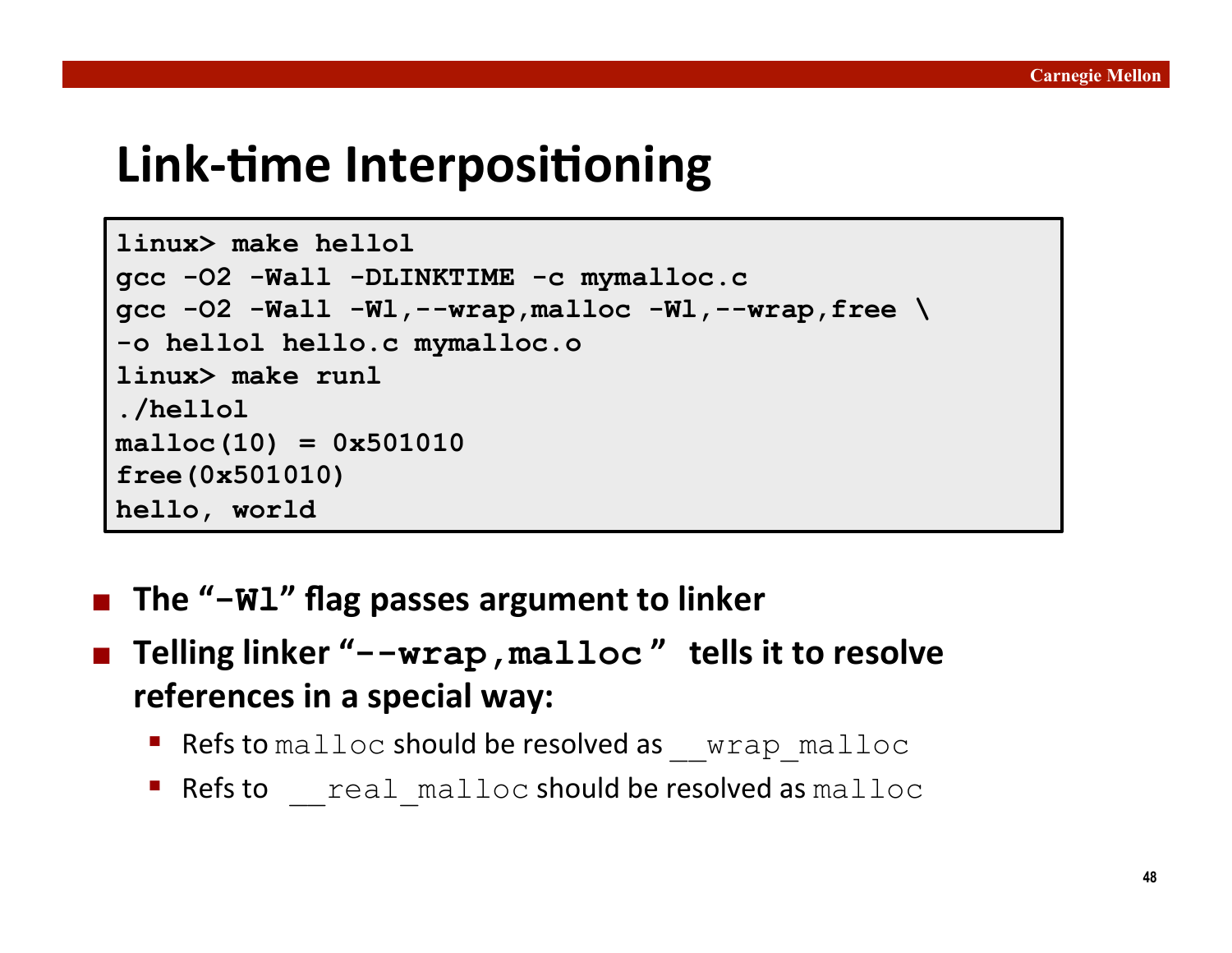```
#ifdef RUNTIME 
  /* Run-time interposition of malloc and free based on 
  * dynamic linker's (ld-linux.so) LD_PRELOAD mechanism */ 
#define _GNU_SOURCE 
#include <stdio.h> 
#include <stdlib.h> 
#include <dlfcn.h> 
void *malloc(size_t size) 
{ 
    static void *(*mallocp) (size t size);
     char *error; 
     void *ptr; 
     /* get address of libc malloc */ 
     if (!mallocp) { 
         mallocp = dlsym(RTLD_NEXT, "malloc"); 
         if ((error = dlerror()) != NULL) { 
             fputs(error, stderr); 
             exit(1); 
        } 
 } 
     ptr = mallocp(size); 
     printf("malloc(%d) = %p\n", (int)size, ptr); 
     return ptr; 
} 
                                              Load/Run-time
                                             Interpositioning
                                                   mymalloc.c
```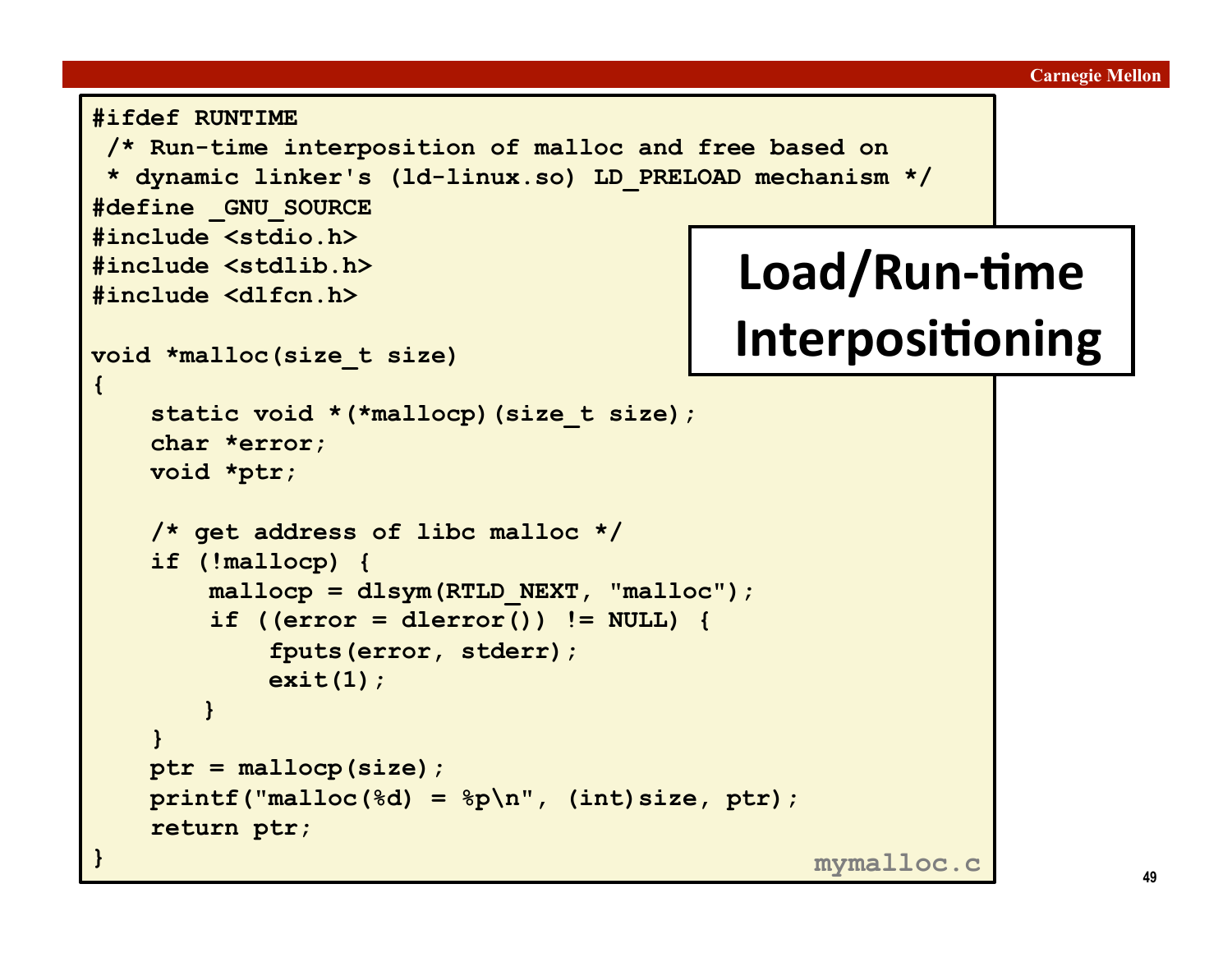### Load/Run-time Interpositioning

```
linux> make hellor 
gcc -O2 -Wall -DRUNTIME -shared -fPIC -o mymalloc.so mymalloc.c
gcc -O2 -Wall -o hellor hello.c
linux> make runr
(LD_PRELOAD="/usr/lib64/libdl.so ./mymalloc.so" ./hellor) 
malloc(10) = 0x501010 
free(0x501010) 
hello, world
```
- **The LD PRELOAD environment variable tells the dynamic linker to resolve unresolved refs (e.g., to malloc) by looking in&libdl.so&and&mymalloc.so&first.&**
	- **libdl.so** necessary to resolve references to the **dlopen** functions.